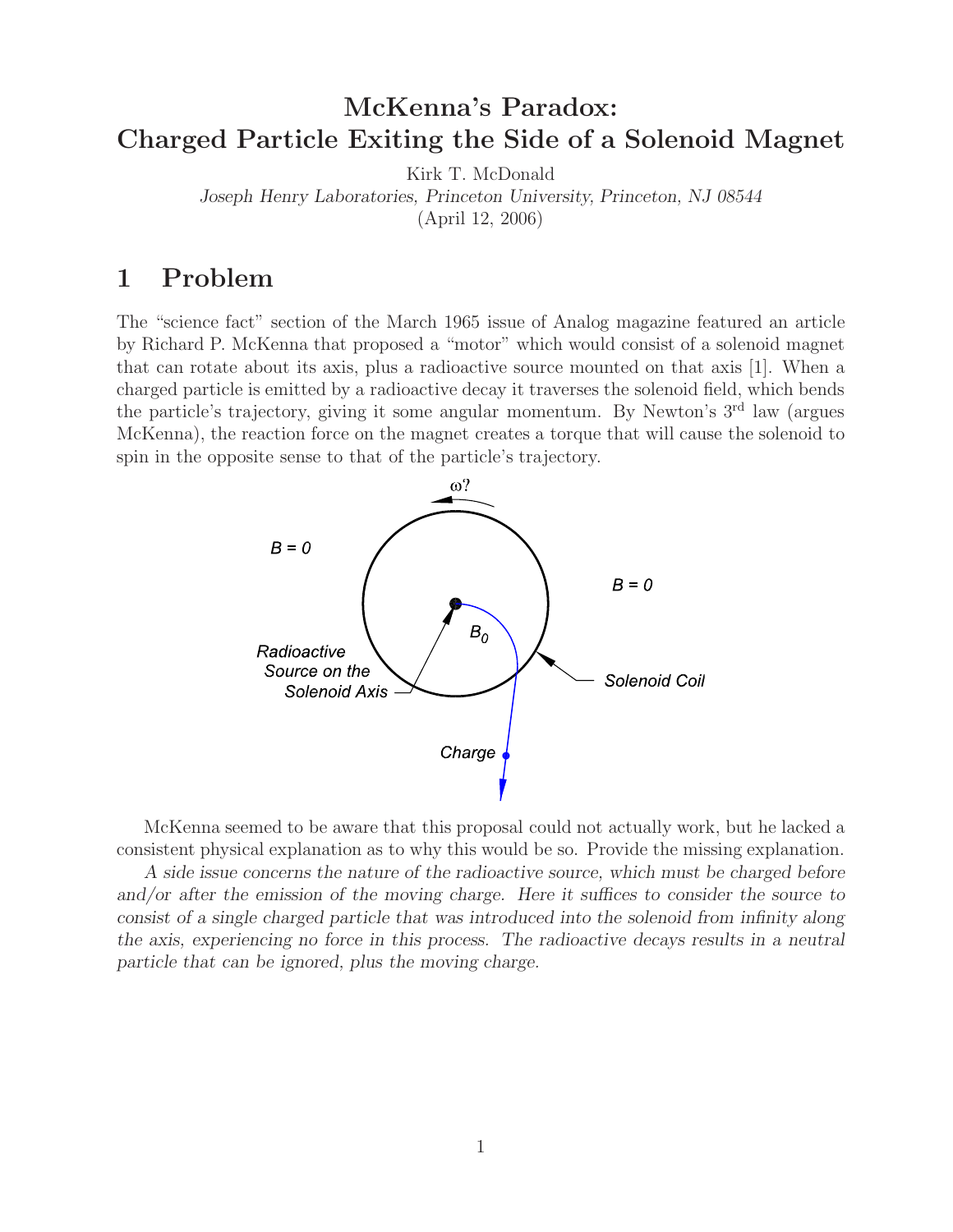## **2 Solution**

A direct calculation (sec. 2.1) of the torque about the z-axis of the solenoid due to the interaction of magnetic field of the moving charge with the currents in the solenoid shows that this torque vanishes. Hence, there is no tendency for the coil to rotate, and the system cannot be regarded as a motor.

However, this simple result is counterintuitive, because the solenoid coil does exert a torque on the charged particle, which causes its trajectory to be curved. The particle takes on (mechanical) angular momentum as a consequence. We expect that the total angular momentum of the system to be constant, since there are no external torques about the z-axis. Thus, it may seem that conservation of angular momentum is violated here.

But, properly considered, the charged particle has zero angular momentum at all times in this example. Therefore, we need not expect the solenoid to exhibit any "reaction angular momentum".<sup>1</sup>

The needed insight is that the system of a moving charged particle plus magnetic field contains both mechanical (angular) momentum as well as electromagnetic (angular) momentum. Because the system has azimuthal symmetry, the angular momentum of particle  $+$ field about the axis of the solenoid is constant in time. Also, as there are no external torques about the solenoid axis, the total angular momentum of the particle  $+$  field  $+$  solenoid about this axis is constant in time. Since the angular momentum of the particle + field does not change, neither does that of the solenoid.

The solenoid does NOT rotate in reaction to the deflection of the particle. Rather, the reaction appears in the electromagnetic fields of the system, which store a quantity of angular momentum equal and opposite to the mechanical angular momentum of the moving charge.

Section 2.2 considers electromagnetic (angular) momentum as part of the canonical angular) momentum of a charged particle in an external electromagnetic field. Section 2.3 calculates the electromagnetic (angular) momentum from the Poynting vector. A complication is that the approximation of an infinite solenoid is not sufficiently accurate when evaluating the electromagnetic angular momentum via the Poynting vector.<sup>2</sup>

The electromagnetic (angular) momentum is affected by possible shielding of the electric and magnetic fields by the materials from which the magnet is constructed. To simplify the discussion we consider two limiting cases:

- The magnet is made of nonconducting material, with relative dielectric constant and magnetic permeability both equal to unity, which permits the electric and magnetic fields to pass through the magnet without change. This could be arranged in principle by constructing the magnet out of two concentric cylindrical shells of opposite surface charge density that rotate in opposite senses, such that the magnet is electrically neutral everywhere.
- The magnetic is encased in a grounded, conducting shield with unit magnetic permeability. Then, charge e induces charges on the shell so as to eliminate the electric field

<sup>&</sup>lt;sup>1</sup>The electric current that creates the magnetic field does have nonzero angular momentum. This angular momentum is also unchanged by the motion of the charged particle. The currents do not change, and the magnetic field due to these currents does not change.

 ${}^{2}$ See also [2].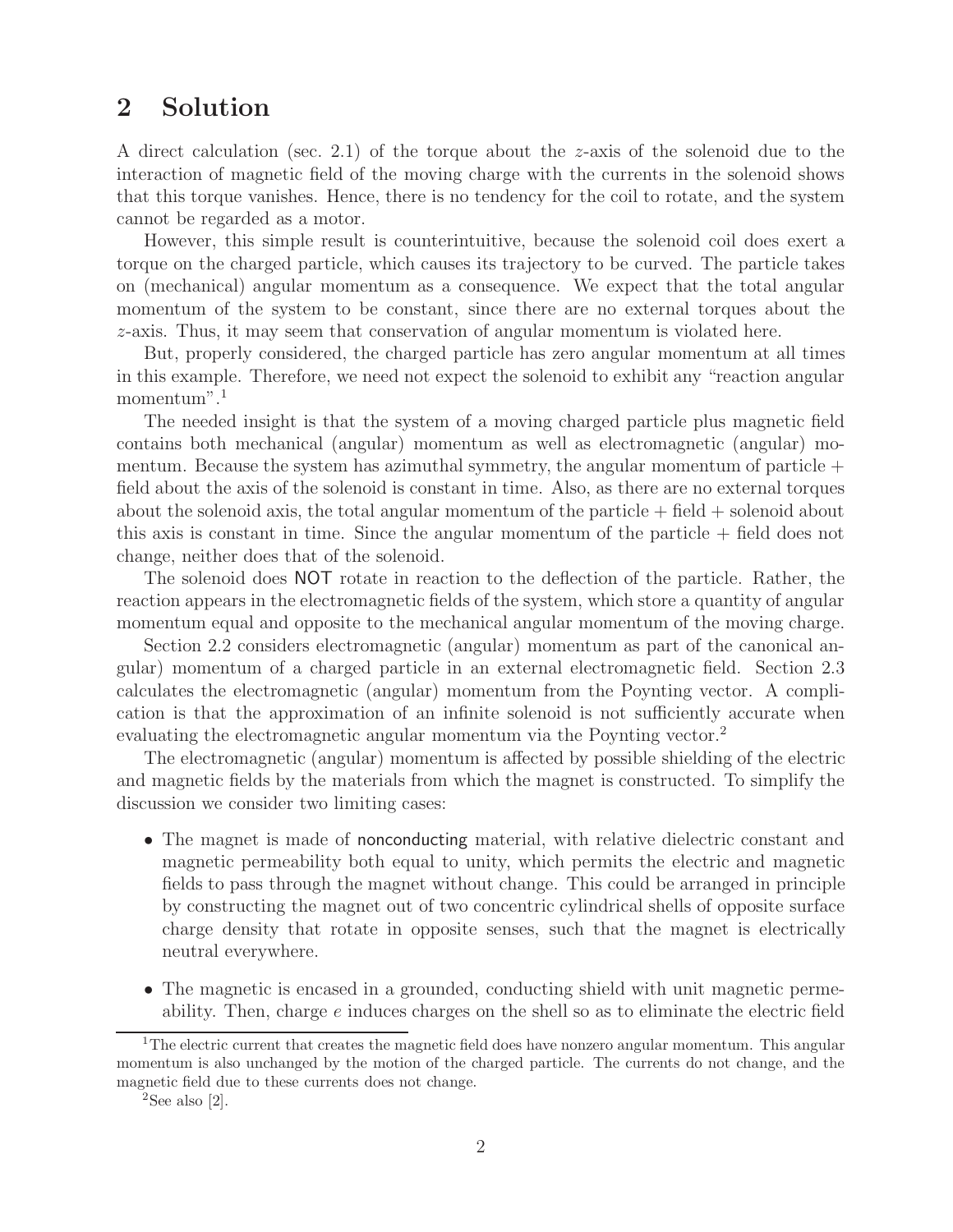outside the shell when the charge is inside, or to eliminate the electric field inside the shell when the charge is outside. In this case we say that the magnet coil is shielded from effects of the electric field, although the presence of the induced charge on the shield leads to additional interactions with the charge  $e$  that must be considered.

This problem was drawn to my attention by Romer [3, 4] who considered McKenna's paradox only from the point of view of Poynting. Related discussions are given in [2, 5, 6].

### **2.1 Direct Calculation of the Torque on the Solenoid Coil**

The moving charge creates a magnetic field  $\mathbf{B}_e$  that exerts a force on the currents in the solenoid coil. These currents are purely azimuthal in the approximation of a long solenoid, where the surface current density  $\bf{K}$  in the coil is given by,

$$
\mathbf{K} = K_{\phi}\hat{\boldsymbol{\phi}} = \frac{c}{4\pi}B_0\hat{\boldsymbol{\phi}}.\tag{1}
$$

The magnetic force on a surface element of area  $r_0 d\phi dz$ , centered on the point  $(\rho = r_0, \phi, z)$ in a cylindrical coordinate system whose axis coincides with a axis of the solenoid of radius  $r_0$ , is (in Gaussian units),

$$
d\mathbf{F} = \frac{1}{c}\mathbf{K} \times \mathbf{B}_e(r_0, \phi, z) \ r_0 \, d\phi \, dz = \frac{B_0}{4\pi} \hat{\phi} \times (B_{e,\rho}\hat{\boldsymbol{\rho}} + B_{e,\phi}\hat{\boldsymbol{\phi}} + B_{e,z}\hat{\mathbf{z}}) \ r_0 \, d\phi \, dz
$$
  
= 
$$
\frac{B_0}{4\pi} (B_{e,z}\hat{\boldsymbol{\rho}} - B_{e,\rho}\hat{\mathbf{z}}) \ r_0 \, d\phi \, dz,
$$
 (2)

which has no azimuthal component. However, there must be an azimuthal force for there to be a torque  $\tau$  about the *z* axis,

$$
d\boldsymbol{\tau} = \mathbf{r} \times d\mathbf{F} = (\rho \hat{\boldsymbol{\rho}} + z\hat{\mathbf{z}}) \times (dF_{\rho}\hat{\boldsymbol{\rho}} + dF_{\phi}\hat{\boldsymbol{\phi}} + dF_{z}\hat{\mathbf{z}}) = -z dF_{\phi}\hat{\boldsymbol{\rho}} + (z dF_{\rho} - \rho dF_{z})\hat{\boldsymbol{\phi}} + r dF_{\phi}\hat{\mathbf{z}}.
$$
 (3)

Thus, there is no torque on the coil about the z-axis in McKenna's example, and the solenoid coil does NOT rotate in reaction to the deflection of the charged particle.

*The integral of the force (2) on the coil is nonzero, and if its axis is not restrained the coil will move in reaction to the deflection of the charged particle. See also [6].*

### **2.2 Solution via the Canonical Angular Momentum**

An alternative solution is based on the concept of canonical angular momentum.

We recall  $[7]$  that the canonical momentum **p** of a particle of charge e and rest mass m is (in rectangular coordinates and in Gaussian units),

$$
\mathbf{p} = \mathbf{P} + \frac{e\mathbf{A}}{c},\tag{4}
$$

where  $P = m\mathbf{v}/\sqrt{1 - v^2/c^2}$  is the mechanical momentum of the particle, **v** is the particle's velocity,  $\bf{A}$  is the vector potential of the magnetic field at the position of the particle, and  $c$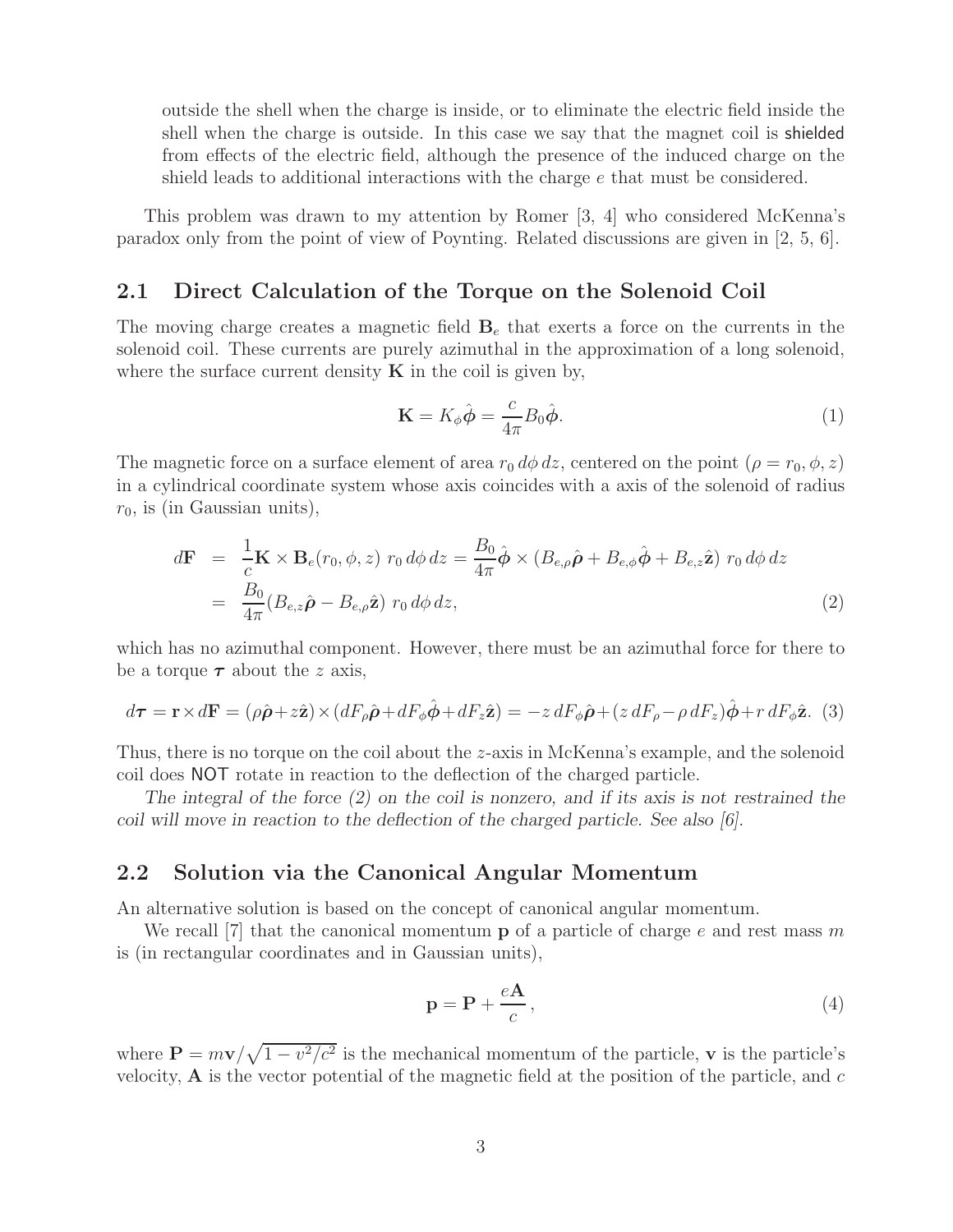is the speed of light. Following Faraday<sup>3</sup> and Maxwell  $[12]$ , we identify,

$$
\mathbf{P}_{\mathrm{EM}_{\mathrm{M}}} = \frac{e\mathbf{A}}{c} \tag{5}
$$

as the electromagnetic momentum associated with the interaction of charge e with the magnetic field whose vector potential is **A**. The subscript M indicates that this interpretation is due to Maxwell.

We are then led to identify the angular momentum about the origin of the particle  $+$ field as,

$$
l = r \times p,\tag{6}
$$

where **r** is the position vector of the particle. As shown in Appendix A.1, if the electromagnetic fields and their potentials have azimuthal symmetry, then the axial component of the canonical angular momentum (6) is a conserved quantity.

We adopt a cylindrical coordinate system  $(\rho, \phi, z)$  with the axis of the solenoid along the z-axis. The radius of the solenoid is labeled  $r_0$  and the magnetic field strength is  $\mathbf{B} = B_0 \hat{\mathbf{z}}$ for  $\rho < r_0$  and zero for  $\rho > r_0$  in the approximation of a long solenoid.

The magnetic field is related to the vector potential **A** according to  $\mathbf{B} = \nabla \times \mathbf{A}$ . Stokes' theorem, along with the symmetry of the solenoid, then tells us that the only nontrivial component of the vector potential is  $A_{\phi}$ , as given by,

$$
A_{\phi} = \begin{cases} \frac{\rho B_0}{2} & (\rho < r_0), \\ \frac{r_0^2 B_0}{2\rho} & (\rho > r_0). \end{cases}
$$
 (7)

In particular, the vector potential vanishes on the axis  $\rho = 0$ .

The z-component of the canonical angular momentum can be written as,

$$
l_z = \rho \left( P_\phi + \frac{e}{c} A_\phi \right) = \rho P_\phi + l_{\text{EM}_M, z},\tag{8}
$$

where,

$$
l_{\text{EM}_M,z} = \frac{e\rho A_\phi}{c} \tag{9}
$$

is the electromagnetic part of the canonical angular momentum of charge  $e$ .

#### **2.2.1 Nonconducting Solenoid**

The charge e is the only nontrivial charge distribution in the case of a nonconducting solenoid.

When the charged particle is emitted from the axis, its initial mechanical momentum **P** is purely radial. So  $P_{\phi,\text{initial}} = 0$ . As seen above, the initial vector potential on the axis is also zero. Hence, the initial canonical angular momentum of the particle + field is also zero.

Since the canonical angular momentum of the particle  $+$  field is a conserved quantity in this problem, it remains zero at all times during the particle's motion. We verify this explicitly in Appendix A.2.

<sup>3</sup>Electromagnetic momentum can be identified with the *electro-tonic* state, first discussed by Faraday in Art. 60 of [8]. Other mentions by Faraday of the electrotonic state include Art. 1661 of [9], Arts. 1729 and 1733 of [10], and Art. 3269 of [11].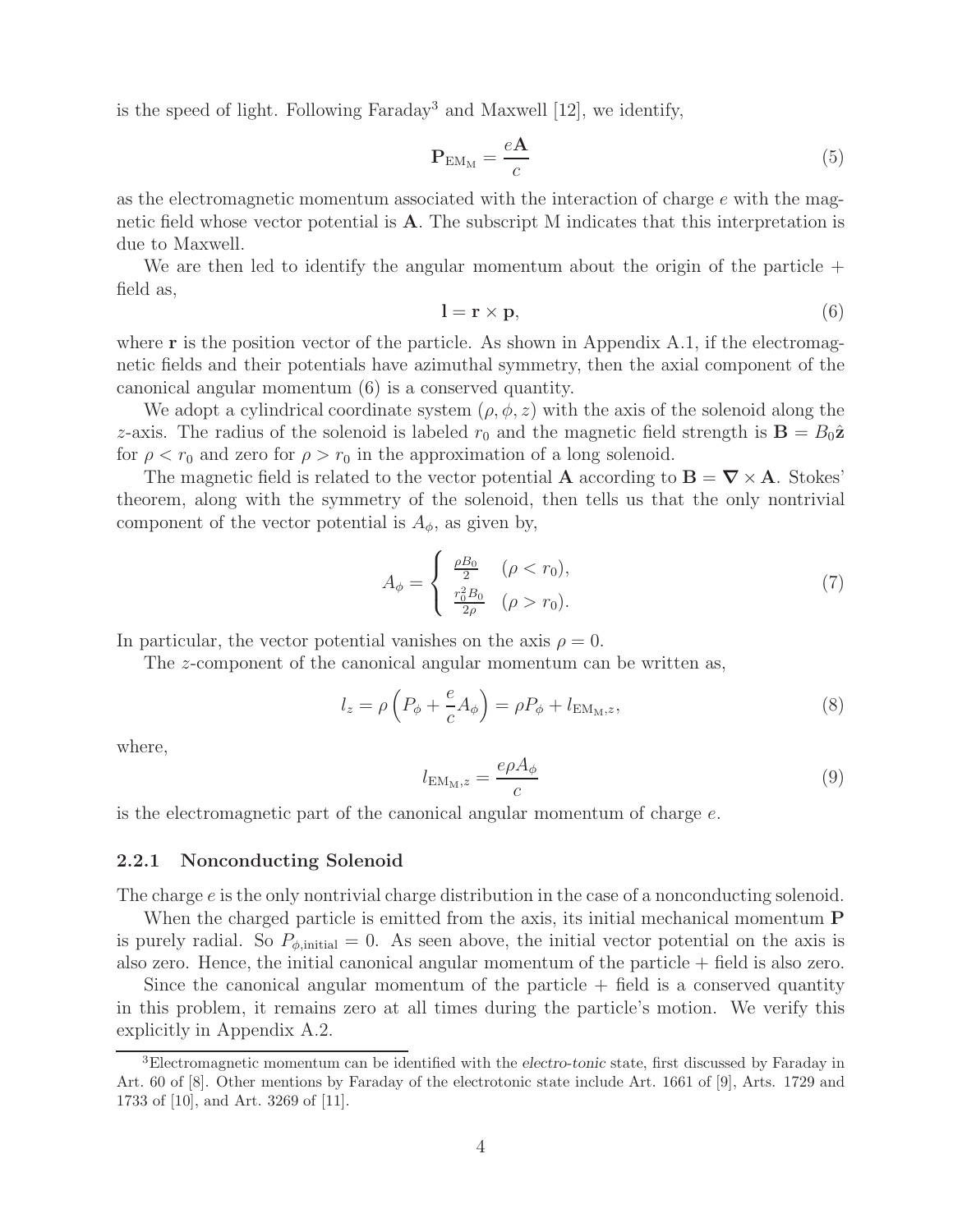The z-component of the total angular momentum of the particle  $+$  field  $+$  solenoid is also constant in time because there are no external torques about the z-axis. Hence, the z-component of the angular momentum of the solenoid is constant, and it experiences no rotation in reaction to the deflection of the particle.

The system does not act as a motor.

#### **2.2.2 Grounded, Shielded Solenoid**

If the solenoid coil is encased in a grounded, conducting shield, then charge  $-e$  is induced on this shield at all times.

Since the shield is at radius  $r_0$  and has negligible thickness, the electromagnetic angular momentum associated with the induced charge  $-e$  is, from eq. (9),

$$
l_{\text{EM}_M,z}(\text{shield}) = -\frac{er_0 A_{\phi}(r_0)}{c} = -\frac{e B_0 r_0^2}{2c},\tag{10}
$$

independent of the position of charge e. This constant angular momentum does not imply any additional torque in the problem, so the magnet again does not rotate.

The total field angular momentum when charge e is at radius  $\rho$  is,

$$
l_{\text{EM}_M,z}(\rho) = \frac{e[\rho A_{\phi}(\rho) - r_0 A_{\phi}(r_0)]}{c} = \begin{cases} \frac{eB_0}{2c}(\rho^2 - r_0^2) & (\rho < r_0), \\ 0 & (\rho > r_0). \end{cases}
$$
(11)

A particular feature of eq. (11) is that the field angular momentum vanishes when the charge e is outside a shielded solenoid.

The field angular momentum (11) for a grounded, shielded solenoid differs by a constant from eq. (10) as found for a nonconducting solenoid. Conservation of total angular momentum, mechanical plus electromagnetic, is unaffected by the presence of a constant term, so the solenoid does not rotate in reaction to the motion of charge e whether the solenoid is nonconducting or shielded.

We conclude this section with some remarks about electromagnetic momentum.

The charge induced on the shield of the solenoid exerts an attractive electric force on charge e, but this force is small compared to the magnetic force for any reasonable values of  $v$  and  $B_0$ . So, the motion of the charge is essentially the same for a nonconducting magnet or a shielded magnet.

However, the charge induced on the shield makes a significant change to the electromagnetic momentum  $P_{EM_M}$ , namely,

$$
\mathbf{P}_{\text{EM}_{\text{M}}}(\text{shield}) = \int \sigma(\phi, z) \frac{A_{\phi}(r_{0})}{c} \hat{\phi} d\text{Area} = \frac{B_{0}r_{0}}{2c} \int \sigma(\phi, z) (-\sin \phi \, \hat{\mathbf{x}} + \cos \phi \, \hat{\mathbf{y}}) d\text{Area}
$$

$$
= \frac{B_{0}r_{0}}{2c} \hat{\mathbf{y}} \int \sigma(\phi, z) \cos \phi d\text{Area}, \tag{12}
$$

taking the charge e to be on the x axis, so that the induced charge distribution  $\sigma(\phi, z)$  is symmetric in azimuthal angle  $\phi$ .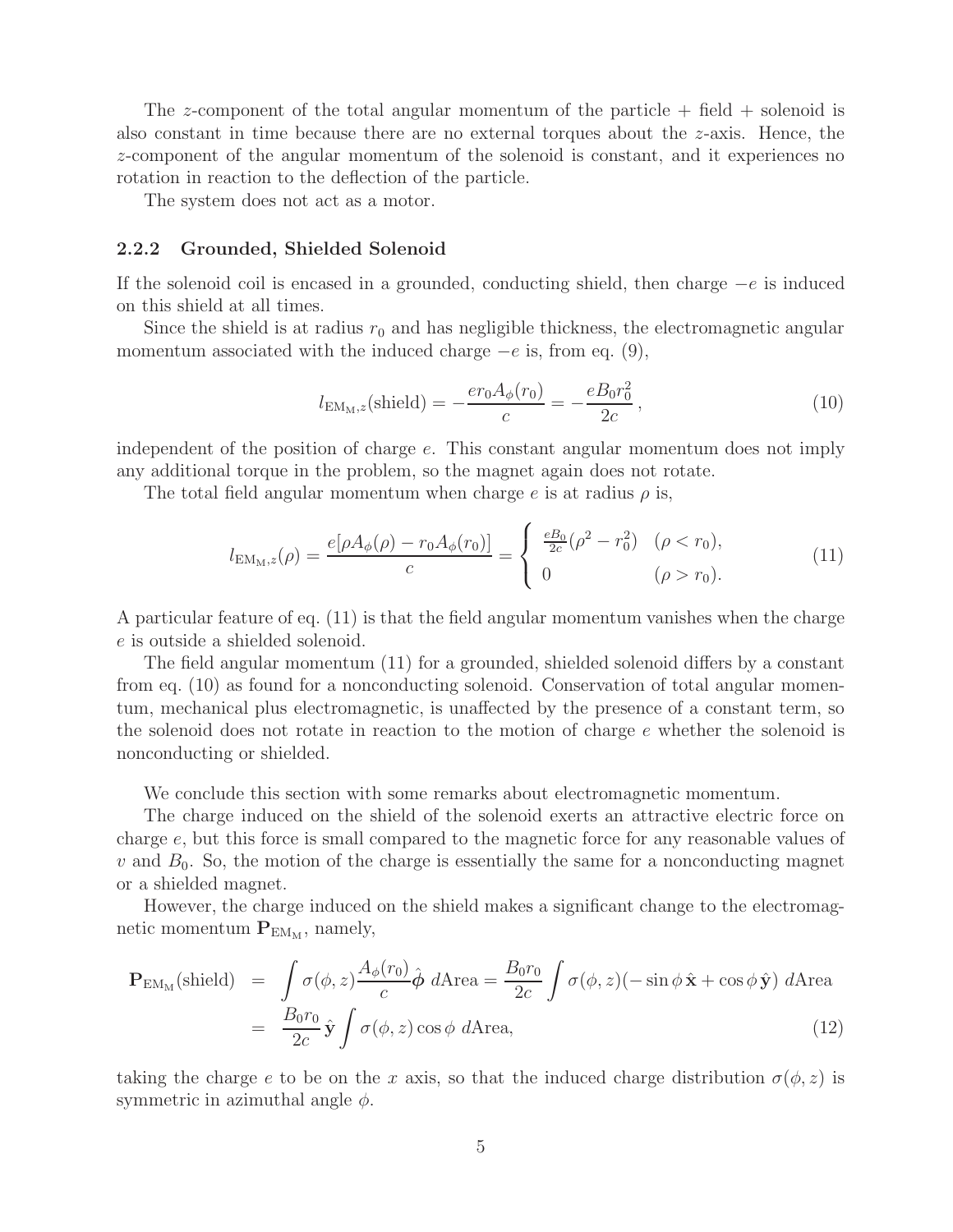To complete the calculation we need to know the  $\phi$  dependence (but not the z dependence) of the induced charge distribution. Now, a line of charge parallel to the axis of the magnet leads to the same azimuthal distribution of induced charge as does the point charge e provided the line charge passes through the point charge. We recall that the electric field of a grounded, conducting cylinder of radius  $r_0$  plus a line charge e at radius  $\rho$  can be described by an image method with an image line charge  $-e$  at radius  $\rho' = r_0^2/\rho$  [13]. Adding the electric fields from these two line charges at  $(r_0, \phi)$  and dividing by  $4\pi$  we obtain the azimuthal distribution  $\sigma(\phi)$  of induced charge. Using this, we define  $x = \rho/r_0$  if  $\rho < r_0$  and  $x = r_0/\rho$  if  $\rho > r_0$  to obtain,

$$
\mathbf{P}_{EM_M}(\text{shield}) = -\frac{eB_0r_0}{4\pi c} \hat{\mathbf{y}} \int_0^{2\pi} \cos\phi \ d\phi \frac{\sqrt{1 - 2x\cos\phi + x^2\cos^2\phi} + x\sqrt{x^2 - 2x\cos\phi + \cos^2\phi}}{1 - 2x\cos\phi + x^2}.
$$
 (13)

*I believe that the integral in eq. (13) has the value*  $2πx$ *, which implies that the total electromagnetic momentum associated with a grounded, shielded solenoid is zero.*

### **2.3 Electromagnetic Momentum via the Poynting Vector**

Another well-known representation of electromagnetic momentum is via the Poynting vector [14],  $c\mathbf{E} \times \mathbf{B}/4\pi$ , following the insight of Poincaré [15] that this also corresponds the volume density of electromagnetic momentum when divided by  $c^2$ . Hence, the total momentum stored in the electromagnetic field is,

$$
\mathbf{P}_{\mathrm{EM}_{\mathrm{P}}} = \int \frac{\mathbf{E}(\mathbf{r}') \times \mathbf{B}(\mathbf{r}')}{4\pi c} d\mathrm{Vol}',\tag{14}
$$

where the subscript P indicates that this interpretation follows Poynting.

The angular momentum stored in the electromagnetic field can then be deduced from the Poynting vector according to,

$$
\mathbf{L}_{EM_{P}} = \int \frac{\mathbf{r}' \times (\mathbf{E}(\mathbf{r}') \times \mathbf{B}(\mathbf{r}'))}{4\pi c} d\text{Vol}'. \qquad (15)
$$

In Appendix A.3 we show that for static systems with charges and currents of finite extent the same values of momentum and angular momentum are obtained using either the canonical electromagnetic momentum or the Poynting vector. Here we verify this explicitly for McKenna's example, which will require care in dealing with a long solenoid.<sup>4</sup>

*When the charge is still on the axis, and assuming that the solenoid is infinite, the Poynting vector of the system circulates about the* z*-axis in a negative sense, so that the electromagnetic angular momentum calculated according to eq. (15) has a negative z-component. This is in contrast to the electromagnetic angular momentum of eq. (9), which vanishes when the charge is on the axis. At the end of sec. 2.3.1 we show that no such discrepancy exists for a finite solenoid.*

 $4$ See also [2].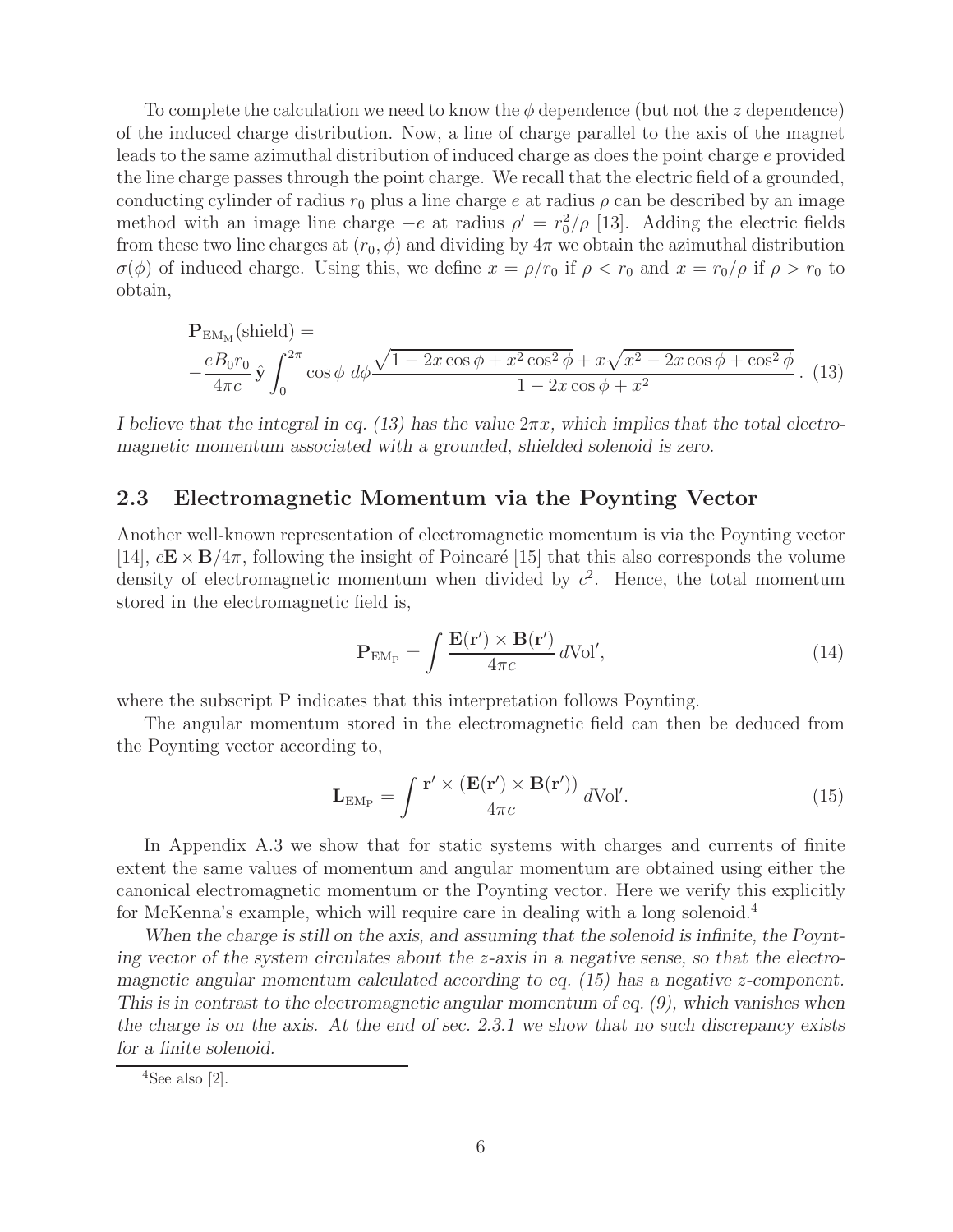*The need for much more extensive discussion of electromagnetic momentum in static examples via the approach of Poynting compared to that using canonical momentum suggests to me that it is preferable to use the latter in these examples. The strength of Poynting's approach is realized in dynamical situations in which radiation is present and electromagnetic energy and momentum are not localized to the vicinity of the charges and currents.*

#### **2.3.1 Nonconducting Solenoid**

In the case of a nonconducting solenoid the only electric field is that associated with the moving charge,  $\mathbf{E}_e$ . The electric fields due to the two shells of charge that comprise the solenoid cancel one another.

In the low-velocity limit the electric field of the charge e has no dependence on its velocity, so the integrals (14) and (15) depend only on the position of the charge, which we can take to be  $\mathbf{r} = (\rho, 0, 0)$  without loss of generality. For an observation point  $\mathbf{r}' = (\rho', \phi', z')$ , whose rectangular coordinates are  $[x', y', z'] = [\rho' \cos \phi', \rho' \sin \phi', z']$ , the vector **R** from the charge to the observer is,

$$
\mathbf{R} = \mathbf{r}' - \mathbf{r} = [x' - \rho, y', z'] \tag{16}
$$

in rectangular coordinates. Then,

$$
R = |\mathbf{R}| = \sqrt{(x'-\rho)^2 + y'^2 + z'^2} = \sqrt{\rho^2 + \rho'^2 - 2\rho\rho'\cos\phi' + z'^2},\tag{17}
$$

and the electric field at the observer is,

$$
\mathbf{E}_e(\mathbf{r}') = e \frac{\mathbf{R}}{R^3} \tag{18}
$$

The total magnetic field is the sum of that due to the moving charge plus that due to the solenoid,  $\mathbf{B} = \mathbf{B}_e + B_0\hat{\mathbf{z}}$ . However, the inclusion of the field  $\mathbf{B}_e$  of the charge in the integrals (14) and (15) leads to infinite "self-momentum" terms, which we "renormalize" to be part of the finite "mechanical" momentum of the charge. Thus, we use only  $\mathbf{B}(\mathbf{r}') = B_0 \hat{\mathbf{z}}$  for  $\rho' < r_0$ and  $\mathbf{B} = 0$  for  $\rho' > r_0$  when calculating the (interaction) electromagnetic momenta in this example.

In rectangular coordinates, we have that,

$$
\mathbf{E}_e(\mathbf{r}') \times B_0 \hat{\mathbf{z}} = \frac{eB_0}{R^3} [x' - \rho, y', z'] \times [0, 0, 1] = \frac{eB_0}{R^3} [y', \rho - x', 0].
$$
\n(19)

The x-component of eq. (19) is an odd function of  $y'$ , so the x-component of integral (14) vanishes. All that remains is the y-component of integral (14), which we identify with the  $\phi$ component of the electromagnetic momentum,

$$
P_{\text{EM}_{\text{P}},\phi} = \frac{eB_0}{4\pi c} \int \frac{\rho - x'}{R^3} d\text{Vol}'.
$$
 (20)

Now,

$$
\rho \int \frac{d\text{Vol}'}{R^3} = \rho \int_0^{r_0} \rho' d\rho' \int_0^{2\pi} d\phi' \int_{-\infty}^{\infty} \frac{dz'}{(\rho^2 + {\rho'}^2 - 2\rho\rho'\cos\phi' + z'^2)^{3/2}}
$$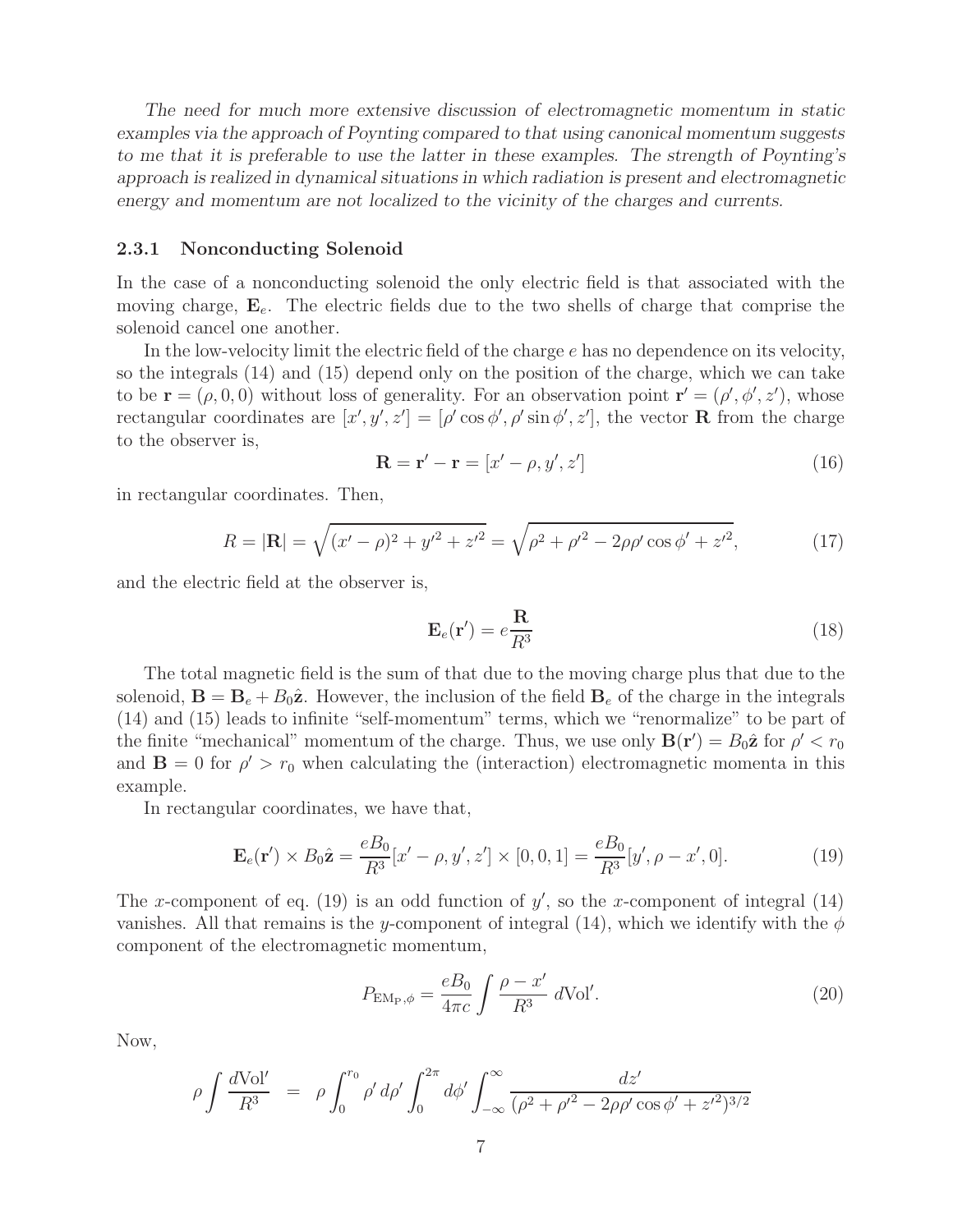$$
= \rho \int_0^{r_0^2} d\rho'^2 \int_0^{2\pi} \frac{d\phi'}{\rho^2 + \rho'^2 - 2\rho\rho' \cos\phi'} = 2\pi\rho \int_0^{r_0^2} \frac{d\rho'^2}{|\rho^2 - \rho'^2|} \n= 2\pi \begin{cases} \rho \ln \frac{\rho^2}{\rho^2 - r_0^2} & (\rho > r_0), \\ \rho \int_0^{\rho^2} \frac{d\rho'^2}{\rho^2 - \rho'^2} + \rho \int_{\rho^2}^{r_0^2} \frac{d\rho'^2}{\rho'^2 - \rho^2} & (\rho < r_0), \end{cases} (21)
$$

using Dwight 200.03 and 858.525 [16]. Also, using Dwight 858.536 we have,

$$
\int \frac{x' dVol'}{R^3} = \int_0^{r_0} \rho'^2 d\rho' \int_0^{2\pi} \cos \phi' d\phi' \int_{-\infty}^{\infty} \frac{dz'}{(\rho^2 + {\rho'}^2 - 2\rho \rho' \cos \phi' + z'^2)^{3/2}}
$$
  
\n
$$
= \int_0^{r_0^2} \rho' d\rho'^2 \int_0^{2\pi} \frac{\cos \phi' d\phi'}{\rho^2 + {\rho'}^2 - 2\rho \rho' \cos \phi'}
$$
  
\n
$$
= 2\pi \begin{cases} \frac{1}{r\rho} \int_0^{r_0^2} \frac{\rho'^2 d\rho'^2}{\rho^2 - {\rho'}^2} = \rho \ln \frac{\rho^2}{\rho^2 - r_0^2} - \frac{r_0^2}{\rho} & (\rho > r_0 > \rho'), \\ \frac{1}{\rho} \int_0^{\rho^2} \frac{\rho'^2 d\rho'^2}{\rho^2 - {\rho'}^2} + \rho \int_{\rho^2}^{r_0^2} \frac{d\rho'^2}{\rho'^2 - \rho^2} & (\rho < r_0). \end{cases}
$$
(22)

Inserting eqs.  $(21)$  and  $(22)$  into  $(20)$  and recalling eq.  $(7)$ , we find,

$$
P_{\text{EM}_{\text{P}},\phi} = \frac{eB_0}{2c} \left\{ \begin{array}{l} \frac{r_0^2}{\rho} & (\rho > r_0) \\ \int_0^{\rho^2} \frac{\rho - \rho'^2/\rho}{\rho^2 - \rho'^2} d\rho'^2 = \rho & (\rho < r_0) \end{array} \right\} = \frac{eA_\phi(\rho)}{c}.
$$
 (23)

Thus, the electromagnetic momentum (23) calculated according to Poynting is equal to the canonical electromagnetic momentum (5) for the vector potential (7).

We now evaluate the electromagnetic angular momentum (15) using eq. (19),

$$
\mathbf{L}_{\text{EM}_{P}} = \int \frac{\mathbf{r}' \times (\mathbf{E}_{e} \times B_{0} \hat{\mathbf{z}})}{4\pi c} d\text{Vol}' = \frac{eB_{0}}{4\pi c} \int \frac{[x', y', z'] \times [y', \rho - x', 0]}{R^{3}} d\text{Vol}'
$$

$$
= \frac{eB_{0}}{4\pi c} \int \frac{(x' - r)z'\hat{\mathbf{x}} + y'z'\hat{\mathbf{y}} + (x'\rho - \rho'^{2})\hat{\mathbf{z}}}{R^{3}} d\text{Vol}' = \frac{eB_{0}}{4\pi c} \hat{\mathbf{z}} \int \frac{x'\rho - \rho'^{2}}{R^{3}} d\text{Vol}'. (24)
$$

We have,

$$
\int \frac{\rho'^2 d\text{Vol}'}{R^3} = \int_0^{r_0} \rho'^3 d\rho' \int_0^{2\pi} d\phi' \int_{-\infty}^{\infty} \frac{dz'}{(\rho^2 + \rho'^2 - 2\rho\rho'\cos\phi' + z'^2)^{3/2}}
$$
  
\n
$$
= \int_0^{r_0^2} \rho'^2 d\rho'^2 \int_0^{2\pi} \frac{d\phi'}{\rho^2 + \rho'^2 - 2\rho\rho'\cos\phi'} = 2\pi \int_0^{r_0^2} \frac{\rho'^2 d\rho'^2}{|\rho^2 - \rho'^2|}
$$
  
\n
$$
= 2\pi \begin{cases} \rho^2 \ln \frac{\rho^2}{\rho^2 - r_0^2} - r_0^2 & (\rho > r_0), \\ \int_0^{\rho^2} \frac{\rho'^2 d\rho'^2}{\rho^2 - \rho'^2} + \int_{\rho^2}^{r_0^2} \frac{\rho'^2 d\rho'^2}{\rho'^2 - \rho^2} & (\rho < r_0). \end{cases}
$$
(25)

Inserting eqs.  $(22)$  and  $(25)$  into  $(24)$  and recalling eq.  $(7)$  we find,

$$
\mathbf{L}_{EM_{P}}(\mathbf{r}) = \frac{eB_{0}}{2c}\hat{\mathbf{z}} \begin{Bmatrix} 0 & (\rho > r_{0}) \\ \int_{\rho^{2}}^{r_{0}^{2}} \frac{\rho^{\prime 2} - \rho^{2}}{\rho^{2} - \rho^{\prime 2}} d\rho^{\prime 2} = \rho^{2} - r_{0}^{2} & (\rho < r_{0}) \end{Bmatrix} = \rho \frac{eA_{\phi}(\rho)}{c}\hat{\mathbf{z}} + \mathbf{L}_{EM_{P}}(0)
$$
  
=  $l_{EM_{M}}(\mathbf{r})\hat{\mathbf{z}} + \mathbf{L}_{EM_{P}}(0)$  (infinite solenoid), (26)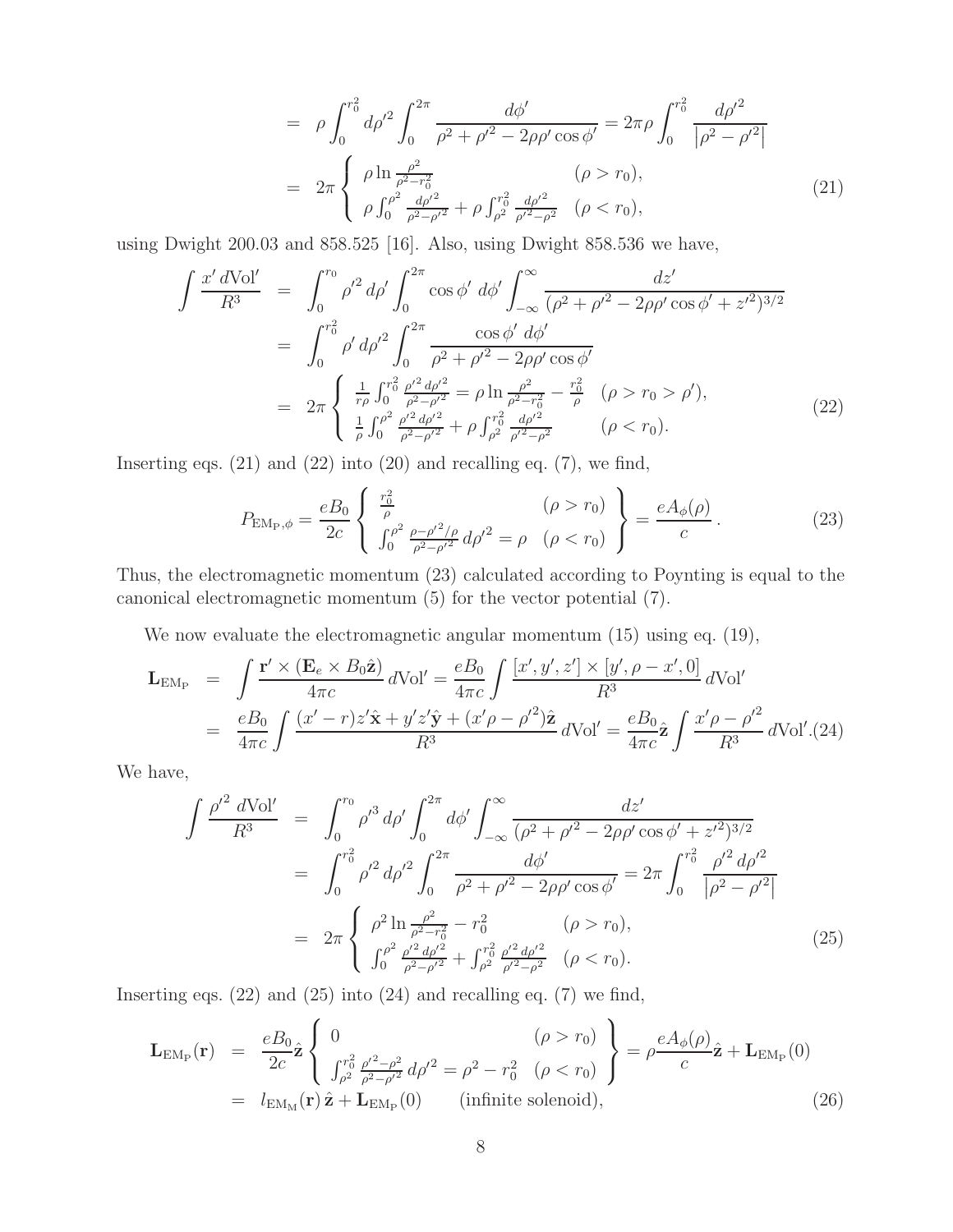where,

$$
\mathbf{L}_{EM_{P}}(0) = -\frac{eB_{0}r_{0}^{2}}{2c}\hat{\mathbf{z}} \qquad \text{(infinite solenoid)},\tag{27}
$$

is the electromagnetic angular momentum of an infinite solenoid when charge  $e$  is at the origin. When the charge  $e$  is outside an infinite solenoid, the electromagnetic momentum density is nonzero only inside the solenoid, where it has roughly the same direction everywhere; there is no moment of electromagnetic momentum (*i.e.*, no electromagnetic angular momentum) about the solenoid axis when  $\rho > r_0$ .

The electromagnetic angular momentum (26) in McKenna's example differs by a constant from the electromagnetic part, (9), of the canonical angular momentum. Both forms imply the same changes in angular momentum as the position of the charge changes, so both forms are adequate to verify conservation of angular momentum during the particle's motion.

McKenna's example approximates a real, finite-length solenoid by an infinite solenoid. As was remarked by Romer [4], and more explicitly by Johnson *et al.* [6], the weak magnetic field outside a long, but finite solenoid contributes in significant measure to the electromagnetic angular momentum, but not to the electromagnetic momentum, when an additional charge is present. We now give a model of the magnetic field outside a long, but finite solenoid which indicates that the electromagnetic angular momentum of a long solenoid plus charge  $e$  is the same whether calculated by eq.  $(9)$  or by eq.  $(15)$ .

A useful approximation to the field outside a solenoid of length  $L \gg r_0$  is to suppose that a pair of magnetic charges of strength  $\pm p$ , where,

$$
p = \frac{\pi r_0^2 B_0}{4\pi} = \frac{B_0 r_0^2}{4},\tag{28}
$$

are located on the axis of the solenoid at  $z = \pm L/2$ . The magnetic flux,  $4\pi p$ , due to each of the magnetic charges is equal to the flux contained within the solenoid,  $\pi r_0^2 B_0$ , which flux then spreads out over all space outside the solenoid. We thereby obtain an estimate for the magnetic field near the plane  $z = 0$  outside the solenoid,

$$
B_z(\rho > r_0, z \approx 0) \approx -\frac{p}{L^2 (1 + 4\rho^2 / L^2)^{3/2}} = -\frac{r_0^2 B_0}{4L^2 (1 + 4\rho^2 / L^2)^{3/2}}.
$$
 (29)

We can use this approximation to obtain corrections to eqs. (14) and (15) for the electromagnetic momentum and angular momentum. However, it is quicker to use the insight of J.J. Thomson [17, 18, 19], that the electromagnetic momentum vanishes for a pair of electric and magnetic charges,  $e$  and  $p$  respectively, but their electromagnetic angular momentum according to eq. (15) is,

$$
\mathbf{L}_{EM_{P}} = \frac{ep}{c}\hat{\mathbf{r}}_{ep},\tag{30}
$$

which is directed along the line from the electric charge to the magnetic charge. Then, the electromagnetic angular momentum associated with the exterior magnetic field of the solenoid, as represented by two magnetic charges  $\pm p$  at  $z = \pm L/2$  when charge e is at position  $(\rho, 0, 0)$ , is,

$$
\mathbf{L}_{EM_P} = 2 \frac{ep}{c} \frac{L/2}{\sqrt{\rho^2 + L^2/4}} \hat{\mathbf{z}} \approx 2 \frac{ep}{c} \hat{\mathbf{z}} = \frac{e B_0 r_0^2}{2c} \hat{\mathbf{z}} \quad \text{(in exterior field of a long solenoid)}, \tag{31}
$$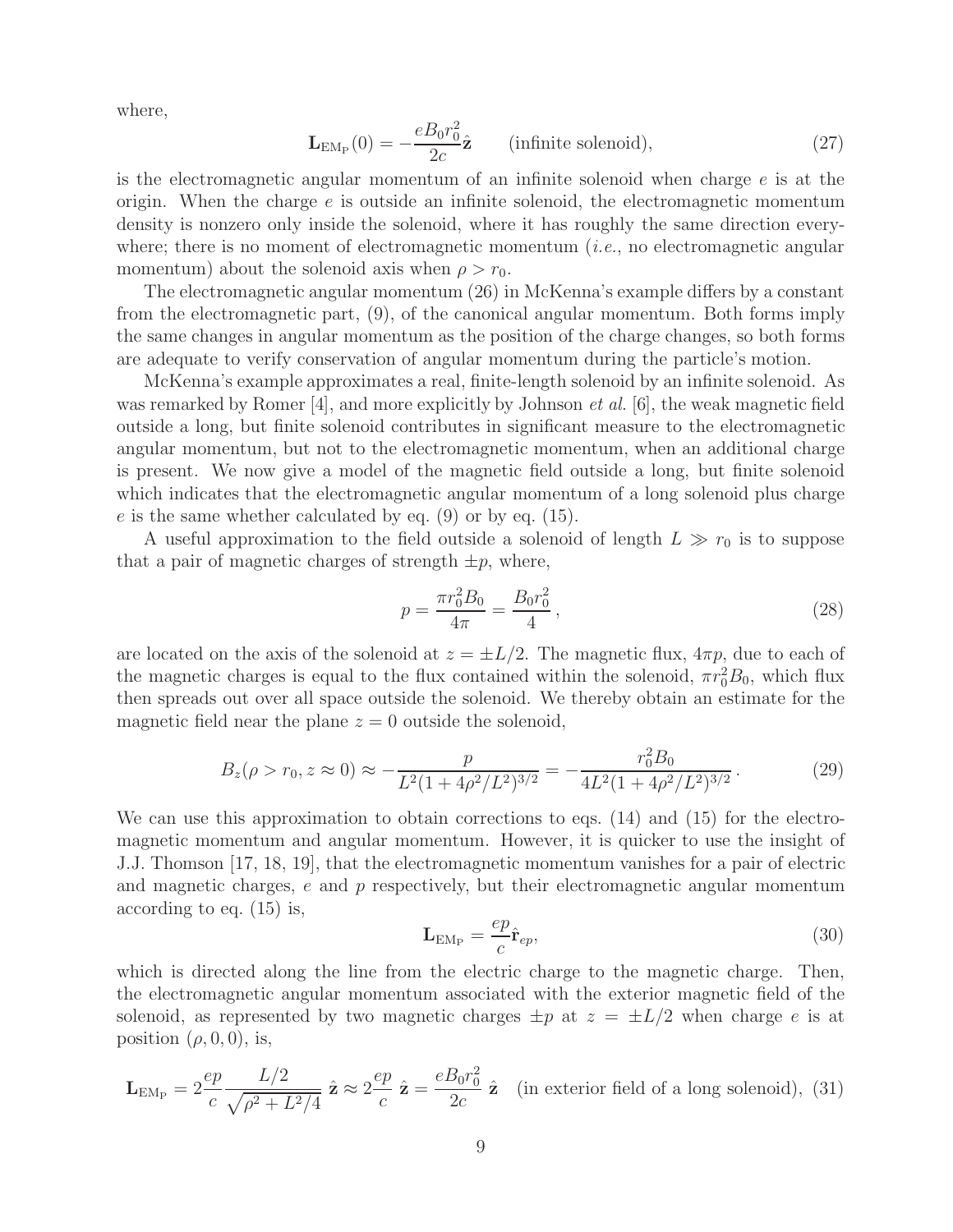where the approximation holds for  $\rho \ll L$ . This result is the negative of eq. (27), so eq. (26) is corrected to become

$$
\mathbf{L}_{EM_{P}}(\mathbf{r}) = \rho \frac{eA_{\phi}(\rho)}{c} \hat{\mathbf{z}} = l_{EM_{M}}(\mathbf{r}) \hat{\mathbf{z}} \qquad \text{(long, but finite solenoid)}.
$$
 (32)

#### **2.3.2 Grounded, Shielded Solenoid**

If the solenoid coil is encased in a grounded, conducting shield then charge  $-e$  is induced on this shield independent of the position of charge e. We suppose that the shield has negligible thickness, so the radial coordinate of the induced charge is  $r_0$ . The induced charge has a distribution in coordinates  $\phi$  and z, and the extent of this distribution in z is of order  $|\rho - r_0|$ when charge  $e$  is at radius  $\rho$ .

The calculation of  $\mathbf{L}_{EM_P}$  for charge e did not depend on its position in  $\phi$  or z, so the contribution to the electromagnetic momentum from the charge  $-e$  induced at radius  $\rho = r_0$ can be found by appropriate use of the calculations for charge  $e$  in sec. 2.3.1.

When charge e is inside a shielded solenoid, an electric field exists only for  $\rho < r_0$ , so there is no contribution to the electromagnetic angular momentum from the region outside the magnet. Therefore, the result of eq. (26) for  $\rho < r_0$  correctly describes the electromagnetic angular momentum due to charge e for both an infinite shielded solenoid as well as a long, but finite shielded solenoid. The electromagnetic angular momentum associated with the charge <sup>−</sup><sup>e</sup> that resides on the inner surface of the shield is also described by eq. (26) on setting  $\rho$  to  $r_0$  (and changing e to  $-e$ ), and hence this contribution is zero.

When the charge e is outside the shielded magnet, an electric field exists only for  $\rho > r_0$ . In the approximation of an infinite solenoid there is no electromagnetic angular momentum. For a long, but finite solenoid we use eq. (31), but since the total charge is zero, the electromagnetic angular momentum is zero.

In sum, for charge e in the vicinity of a grounded, shielded, finite solenoid the electromagnetic angular momentum is,

$$
L_{\text{EM}_{\text{P}},z}(\rho) = \begin{cases} \frac{e_{0}}{2c}(\rho^{2} - r_{0}^{2}) & (\rho < r_{0}),\\ 0 & (\rho > r_{0}). \end{cases} = \frac{e[\rho A_{\phi}(\rho) - r_{0}A_{\phi}(r_{0})]}{c} = l_{\text{EM}_{\text{M}},z}(\rho), \quad (33)
$$

in agreement with eq. (11) obtained using the canonical electromagnetic momentum.

Turning to the electromagnetic momentum in the case of a shielded solenoid, we immediately see that this is zero when charge e is outside the solenoid. Here, an electric field exists only outside the solenoid, so eq. (23) does not apply when  $\rho > r_0$ . Any electromagnetic momentum would be due to the weak magnetic field exterior to the solenoid, but this momentum is zero as argued at the end of sec. 2.3.1 [17, 18].

When charge  $e$  is inside a shielded solenoid the electromagnetic momentum is due to the fields of this charge plus those of the charge  $-e$  induced on the inner surface of the shield.

The electromagnetic momentum associated with charge  $e$  is correctly given by eq. (23) for  $\rho < r_0$ , namely  $P_{\text{EM}_P,\phi}(e) = eB_0\rho/2c$ .

The electromagnetic momentum associated with the induced charge does not depend on the location of this charge in  $z$ , so we can evaluate this momentum by supposing that charge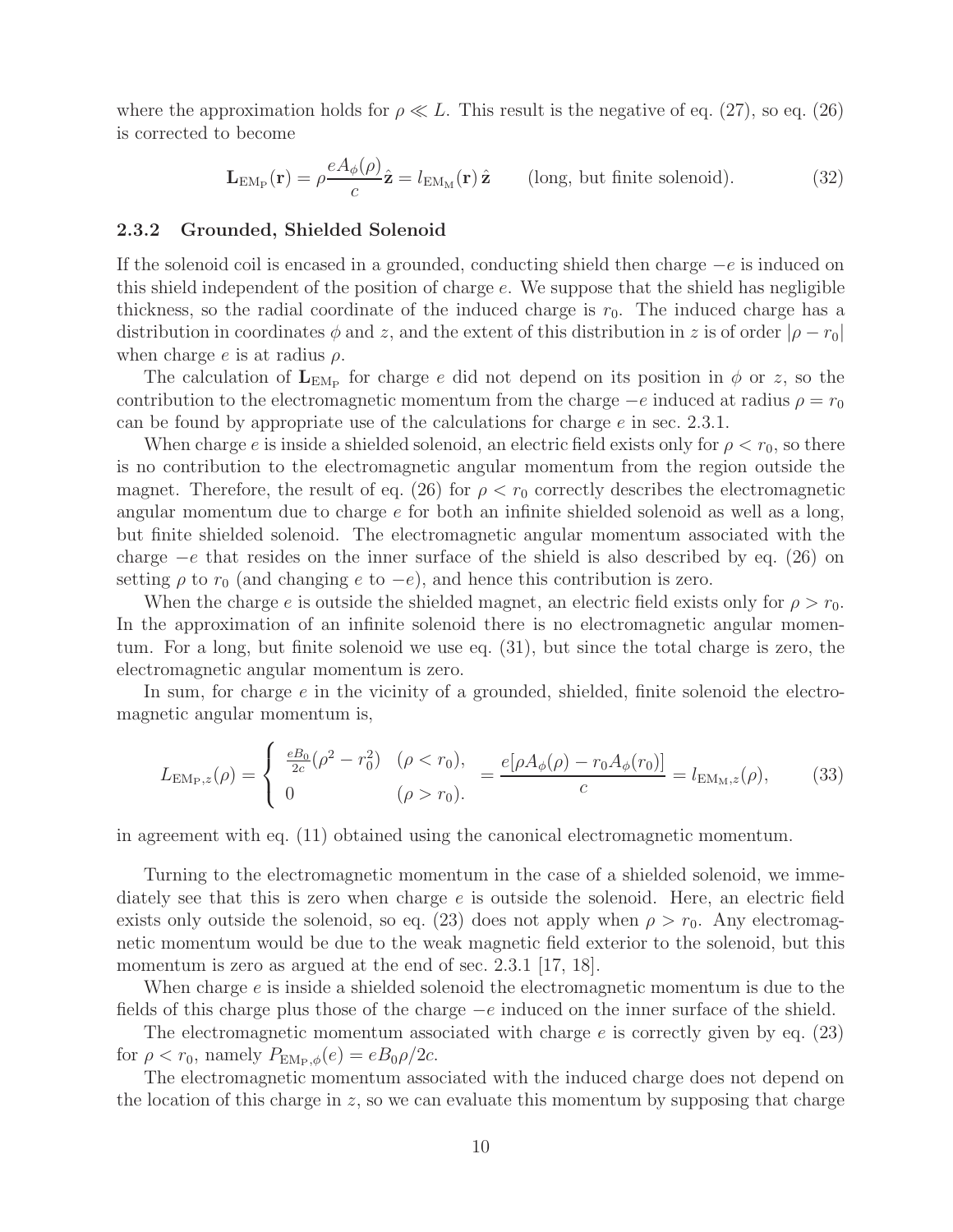e is spread over a line at radius  $\rho$ . Then, the electric field due to the induced charge on a shielded solenoid is the same as the field inside a nonconducting solenoid from a line charge  $-e$  at radius  $r_0^2/\rho$  [13]. We can eq. (23) for  $\rho' = r_0^2/\rho > r_0$  and  $e' = -e$ , since this evaluates the electromagnetic momentum due only to fields inside the solenoid even when the charge is outside. Thus,  $P_{EM_P,\phi}(\text{induced}) = -eB_0r_0^2/2c\rho' = -eB_0\rho/2c = -P_{EM_P,\phi}(e)$ .

The total electromagnetic momentum is zero for charge e either inside or outside of a grounded, shielded, finite solenoid.

## **A Appendices**

### **A.1 Azimuthal Symmetry Implies that l**<sup>z</sup> **Is Conserved**

One way to deduce the conserved quantities for the particle's motion is to consider its Lagrangian or Hamiltonian. If an external electromagnetic field is present as well, with electric potential V and vector potential A, the Lagrangian  $\mathcal L$  of the particle can be written as,

$$
\mathcal{L} = -\frac{mc^2}{\gamma} + \frac{e\mathbf{A} \cdot \mathbf{v}}{c} - eV,\tag{34}
$$

where  $\mathbf{v} = d\mathbf{r}/dt$  is the particle's velocity [7]. The canonical momentum associated with a rectangular coordinate  $x_i$  is therefore  $p_i = \partial \mathcal{L}/\partial \dot{x}_i$ , leading to eq. (4). Then, the Hamiltonian  $H$  of the system is,

$$
\mathcal{H} = \sqrt{m^2 c^4 + \left(\mathbf{p} - \frac{e\mathbf{A}}{c}\right)^2} + eV.
$$
 (35)

If the external electromagnetic fields have azimuthal symmetry, then the potentials V and **A** do also. We consider a cylindrical coordinate system  $(r, \phi, z)$  with the z axis being the axis of symmetry of the fields. Then, both the Lagrangian and the Hamiltonian have no azimuthal dependence,

$$
\frac{\partial \mathcal{L}}{\partial \phi} = \frac{\partial \mathcal{H}}{\partial \phi} = 0,\tag{36}
$$

so the equations of motion (and the identities  $\mathbf{r} = \rho \hat{\boldsymbol{\rho}} + z \hat{\mathbf{z}}$ ,  $\dot{\mathbf{r}} = \mathbf{v} = \dot{\rho} \hat{\boldsymbol{\rho}} + \rho \dot{\phi} \hat{\boldsymbol{\phi}} + \dot{z} \hat{\mathbf{z}}$ ) tell us that the canonical momentum  $p_{\phi}$  is a constant of the motion (even for time-dependent fields, so long as they are azimuthally symmetric), $5$ 

$$
p_{\phi} = \frac{\partial \mathcal{L}}{\partial \dot{\phi}} = \rho \left( \gamma m \rho \dot{\phi} + \frac{e A_{\phi}}{c} \right) = \rho(\mathbf{p})_{\phi} = l_{z}.
$$
 (37)

We also see that the canonical momentum  $p_{\phi}$  can be interpreted as the z component of the canonical angular momentum  $(6)$ , so  $l_z$  is also a constant of the motion.

For completeness, we verify that  $dl_z/dt = 0$  using the Lorentz force law,

$$
\frac{d\mathbf{P}}{dt} = e\left(\mathbf{E} + \frac{\mathbf{v}}{c} \times \mathbf{B}\right) = e\left(-\nabla V - \frac{1}{c}\frac{\partial \mathbf{A}}{\partial t} + \frac{\mathbf{v}}{c} \times (\nabla \times \mathbf{A})\right). \tag{38}
$$

<sup>&</sup>lt;sup>5</sup>Note that the definition (37) of the canonical momentum  $p_{\phi}$  leads to the awkwardness that  $p_{\phi} = \rho(\mathbf{p})_{\phi}$ , where  $(\mathbf{p})_{\phi}$  is the  $\phi$  component of the canonical momentum vector **p** of eq. (4).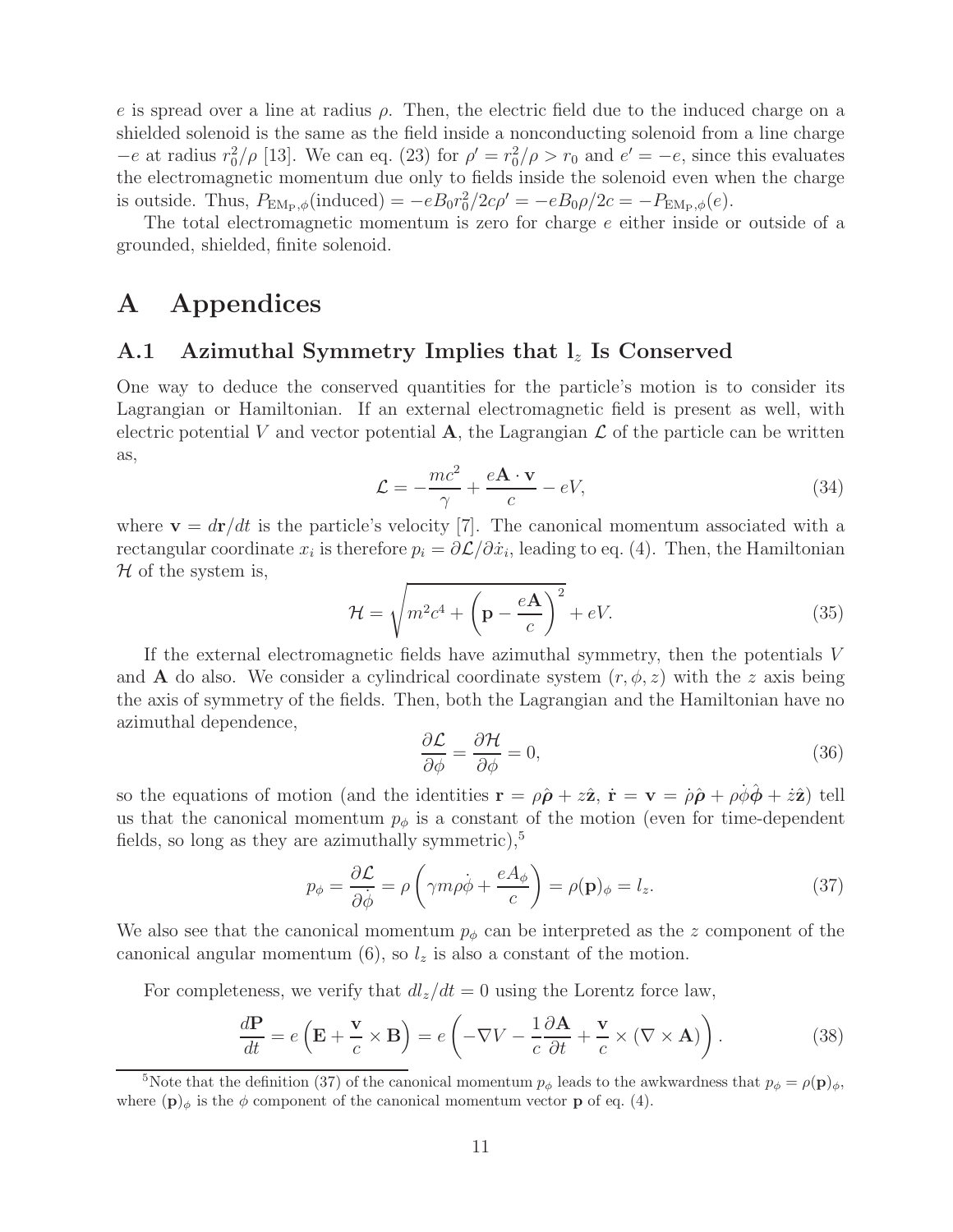We begin with the ordinary angular momentum  $\mathbf{L} = \mathbf{r} \times \mathbf{P}$ , and consider the z component of its time derivative,

$$
\frac{dL_z}{dt} = \frac{d(\mathbf{r} \times \mathbf{P})_z}{dt} = \left(\mathbf{r} \times \frac{d\mathbf{P}}{dt}\right)_z = \rho \left(\frac{d\mathbf{P}}{dt}\right)_\phi.
$$
(39)

From eq. (38) we have, since  $\partial V/\partial \phi = \partial A_r/\partial \phi = \partial A_z/\partial \phi = 0$ ,

$$
\left(\frac{d\mathbf{P}}{dt}\right)_{\phi} = -\frac{e}{c} \left(\frac{\partial A_{\phi}}{\partial t} + \frac{\dot{\rho}}{\rho} \frac{\partial (\rho A_{\phi})}{\partial \rho} + \dot{z} \frac{\partial A_{\phi}}{\partial z}\right) = -\frac{e}{c\rho} \left(\frac{\partial (\rho A_{\phi})}{\partial t} + \dot{\rho} \frac{\partial (\rho A_{\phi})}{\partial \rho} + \dot{z} \frac{\partial (\rho A_{\phi})}{\partial z}\right)
$$
\n
$$
= -\frac{e}{c\rho} \frac{d(\rho A_{\phi})}{dt},
$$
\n(40)

where  $\frac{d}{dt}$  when applied to a field such as the vector potential **A** is the convective derivative associated with the moving particle. Noting that  $\mathbf{P} = \gamma m(\rho \hat{\boldsymbol{\rho}} + \rho \dot{\phi} \hat{\boldsymbol{\phi}} + \dot{z} \hat{\mathbf{z}})$  and  $\dot{\hat{\boldsymbol{\rho}}} = \dot{\phi} \hat{\boldsymbol{\phi}}$ , we also find,

$$
\left(\frac{d\mathbf{P}}{dt}\right)_{\phi} = \frac{dP_{\phi}}{dt} + \dot{\phi}P_{r} = \frac{d(\gamma m\rho\dot{\phi})}{dt} + \gamma m\dot{\rho}\dot{\phi} = \frac{1}{\rho}\frac{d(\gamma m\rho^{2}\dot{\phi})}{dt} = \frac{1}{\rho}\frac{d(\rho P_{\phi})}{dt}.
$$
 (41)

Combining eqs.  $(39)-(41)$ , we have,

$$
\frac{dL_z}{dt} = \frac{d(\rho P_\phi)}{dt} = -\frac{e}{c}\frac{d(\rho A_\phi)}{dt}.
$$
\n(42)

Hence,

$$
\frac{d}{dt}\left[\rho\left(P_{\phi} + \frac{e}{c}A_{\phi}\right)\right] = \frac{dl_z}{dt} = \frac{dp_{\phi}}{dt} = 0,
$$
\n(43)

as found by the Lagrangian method as well.

## **A.2** Verification That  $l_z = 0$  Throughout the Particle's Motion

We look for possible changes in the canonical angular momentum as the particle traverses the magnetic field.

If suffices to consider the case that the trajectory of the particle is in a plane perpendicular to the magnetic axis, and that the velocity of the particle is small compared to the speed of light. $6$ 

Inside the uniform solenoidal magnetic field  $\mathbf{B} = B_0 \hat{\mathbf{z}}$ , the trajectory of the particle is a circle whose radius R can be obtained from the Lorentz force law  $\mathbf{F} = m\mathbf{a} = e\mathbf{v}/c \times \mathbf{B}$ . For motion in a plane perpendicular to the magnetic axis the acceleration is  $a = v^2/R$ ,

$$
\frac{mv^2}{R} = e\frac{v}{c}B_0,\tag{44}
$$

so that the radius of the circular motion is,

$$
R = \frac{cP}{eB_0} \,. \tag{45}
$$

 ${}^{6}$ See [20] for a discussion of the general case of motion of relativistic charged particles in a solenoid field.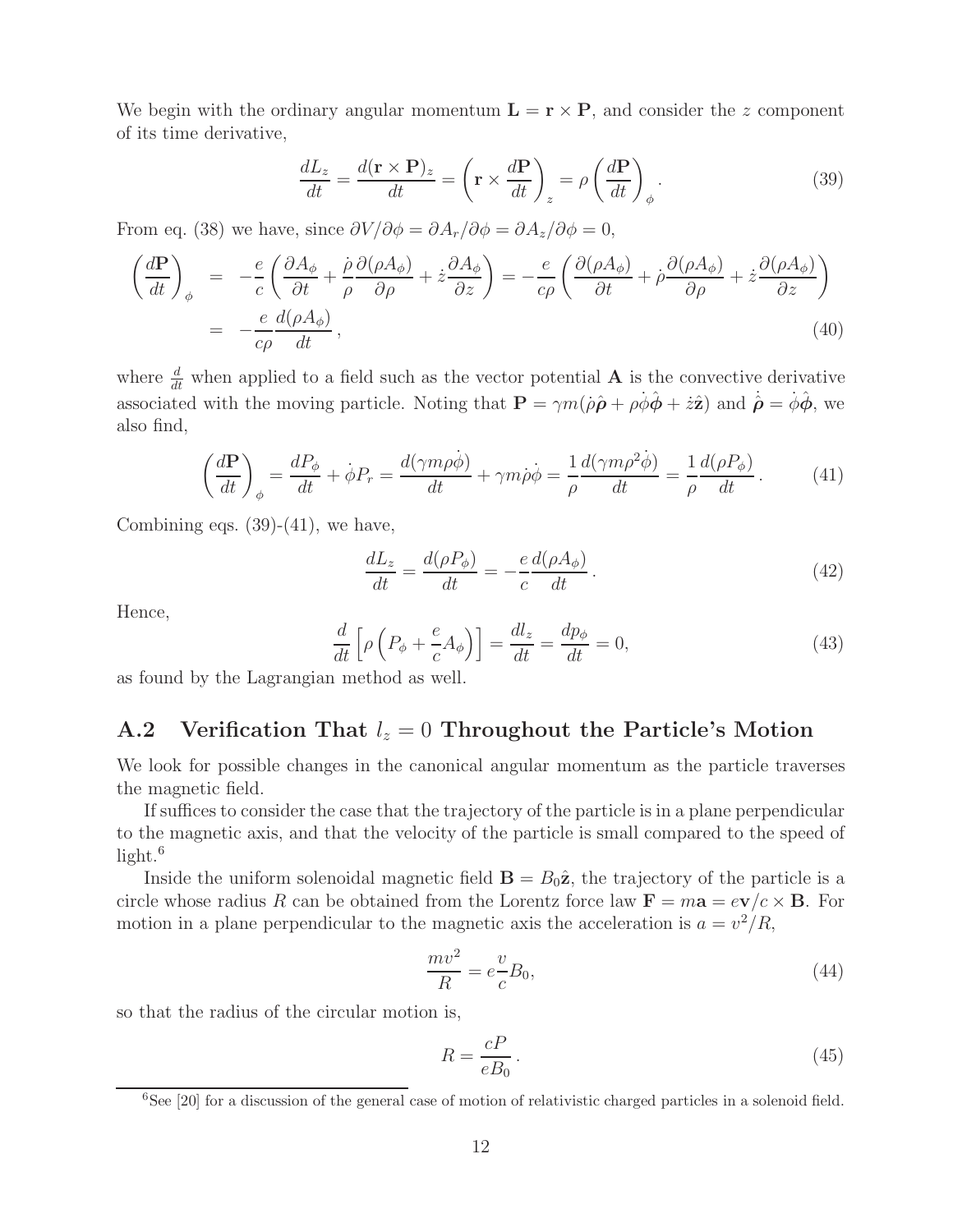When the charge particle has reached point  $(\rho, \phi)$  its trajectory is an arc of angle  $\theta$  on a circle of radius R, as shown in the figure below. The azimuthal component  $P_{\phi}$  of the particle's mechanical momentum is negative in the righthanded coordinate system, and is given by,

$$
P_{\phi} = -P\cos\alpha,\tag{46}
$$

where angles  $\alpha$  and  $\phi$  are related by,

$$
\alpha = \frac{\pi}{2} - \frac{\phi}{2} \,. \tag{47}
$$



Thus,

$$
P_{\phi} = -P \cos\left(\frac{\pi}{2} - \frac{\theta}{2}\right) = -P \sin\frac{\theta}{2}.
$$
 (48)

The lengths  $\rho$  and R are related by,

$$
\rho = 2R\sin\frac{\theta}{2} = \frac{2cP}{eB_0}\sin\frac{\theta}{2},\qquad(49)
$$

using eq. (45) for R. The vector potential is,  $A_{\phi} = \rho B_0/2$  according to eqs. (7), so,

$$
A_{\phi} = \frac{\rho B_0}{2} = \frac{cP}{e} \sin \frac{\theta}{2},\tag{50}
$$

Finally, the z-component of the canonical angular momentum  $(8)$  of the particle + field is,

$$
l_z = \rho \left( P_\phi + \frac{e}{c} A_\phi \right) = \rho \left( -P \sin \frac{\theta}{2} + \frac{e}{c} \frac{c}{e} \sin \frac{\theta}{2} \right) = 0 \qquad (\rho < r_0). \tag{51}
$$

We learn that the electromagnetic part of the particle's angular momentum exactly cancels its mechanical part, and the total (canonical) angular momentum of the particle in the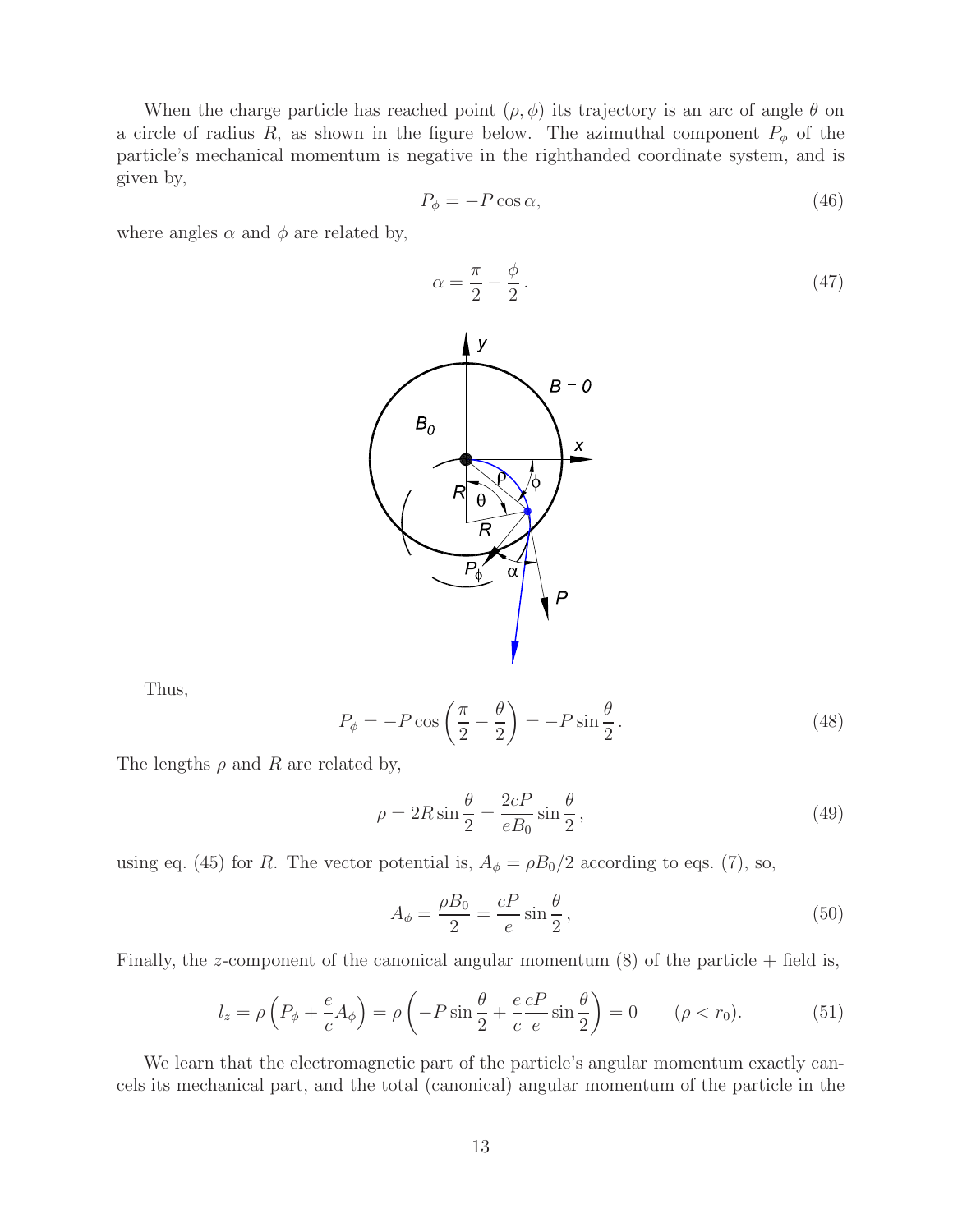field is zero at any point inside the magnet.<sup>7</sup>

For completeness, we verify that  $l_z = 0$  for the particle's motion outside the magnet. Referring to the figure below, we again write,



We now have,

$$
r_0 = 2R\sin\frac{\theta}{2} = \frac{2cP}{eB_0}\sin\frac{\theta}{2}.
$$
\n(53)

We relate the distances  $\rho$  and  $r_0$  via the law of sines,

$$
\frac{\rho}{\sin \gamma} = \frac{r_0}{\sin \beta},\tag{54}
$$

where,

$$
\beta = \frac{\pi}{2} - \alpha, \qquad \gamma = \pi - \frac{\theta}{2}.
$$
\n(55)

Hence,

$$
\rho = \frac{r_0 \sin \frac{\theta}{2}}{\cos \alpha},\tag{56}
$$

<sup>7</sup>If the particle is created at a point not on the magnetic axis, its initial canonical angular momentum is nonzero. However, this value does not change during the particle's subsequent motion in the magnetic field, so there is again no transfer of angular momentum between the particle and the solenoid during the particle's motion. There is, of course, a tiny "kick" given to the solenoid at the moment of the particle's creation if this occurs away from the magnetic axis. In the case of radioactive decay, the direction of this initial "kick" is random, and the solenoid would not turn preferentially in one direction as is desirable for a motor.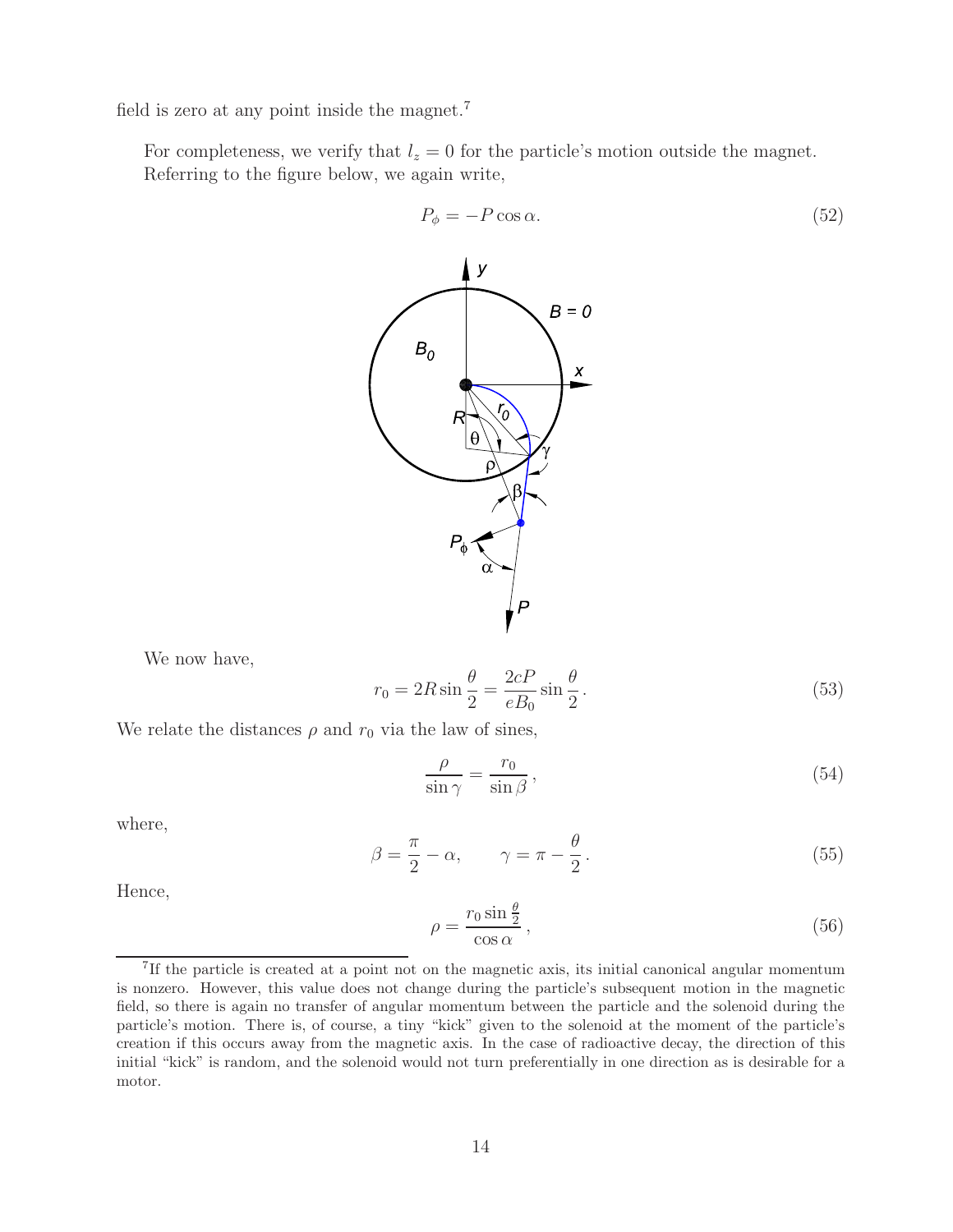For  $\rho > r_0$ , the vector potential is, using eqs. (7), (53) and (56),

$$
A_{\phi} = \frac{r_0^2 B_0}{2\rho} = \frac{r_0 B_0 \cos \alpha}{2 \sin \frac{\theta}{2}} = \frac{cP}{e} \cos \alpha.
$$
 (57)

Again, we find that the z-component of the canonical angular momentum of the particle  $+$ field vanishes,

$$
l_z = \rho \left( P_\phi + \frac{e}{c} A_\phi \right) = \rho \left( -P \cos \alpha + \frac{e}{c} \frac{cP}{e} \cos \alpha \right) = 0 \qquad (\rho > r_0). \tag{58}
$$

## **A.3 Equivalence of the Maxwell and Poynting Forms of Electromagnetic (Angular) Momentum for Static Fields**

*This Appendix is based on an argument by Vladimir Hnizdo. See also [21].*

Static electromagnetic fields **E** and **B** can be characterized by the time-independent Maxwell equations,

$$
\nabla \cdot \mathbf{E} = 4\pi \varrho, \qquad \nabla \times \mathbf{E} = 0,
$$
\n(59)

where  $\rho$  is the electric charge density, and,

$$
\nabla \cdot \mathbf{B} = 0, \qquad \nabla \times \mathbf{B} = \frac{4\pi}{c} \mathbf{J}, \tag{60}
$$

which implies that the time-independent current density **J** satisfies  $\nabla \cdot \mathbf{J} = 0$ .

For present purposes we can avoid use of the current density **J** and instead consider the vector potential **A**, which has zero divergence in the Coulomb gauge (and also in the Lorentz gauge for static problems),

$$
\mathbf{B} = \nabla \times \mathbf{A}, \qquad \nabla \cdot \mathbf{A} = 0. \tag{61}
$$

To confirm that the electromagnetic momentum,

$$
\mathbf{P}_{\text{EM}_{\text{M}}} = \int \frac{\varrho \mathbf{A}}{c} \, d\text{Vol} \tag{62}
$$

is equal to,

$$
\mathbf{P}_{\mathrm{EM}_{\mathrm{P}}} = \int \frac{\mathbf{E} \times \mathbf{B}}{4\pi c} d\mathrm{Vol},\tag{14}
$$

and that the electromagnetic angular momentum,

$$
\mathbf{L}_{EM_M} = \int \mathbf{r} \times \mathbf{P}_{EM_M} dVol = \int \mathbf{r} \times \frac{e\mathbf{A}}{c} dVol \qquad (63)
$$

is equal to,

$$
\mathbf{L}_{EM_{P}} = \int \frac{\mathbf{r} \times (\mathbf{E} \times \mathbf{B})}{4\pi c} d\text{Vol},\tag{15}
$$

we show that  $\mathbf{E} \times \mathbf{B}$  is equal to  $\rho \mathbf{A}$  plus the divergence of a vector field, and that  $\mathbf{r} \times (\mathbf{E} \times \mathbf{B})$ is equal to  $\mathbf{r} \times \rho \mathbf{A}$  plus the divergence of another vector field. Then, we transform the volume integrals of the auxiliary vector field into surface integral using Gauss' law, and if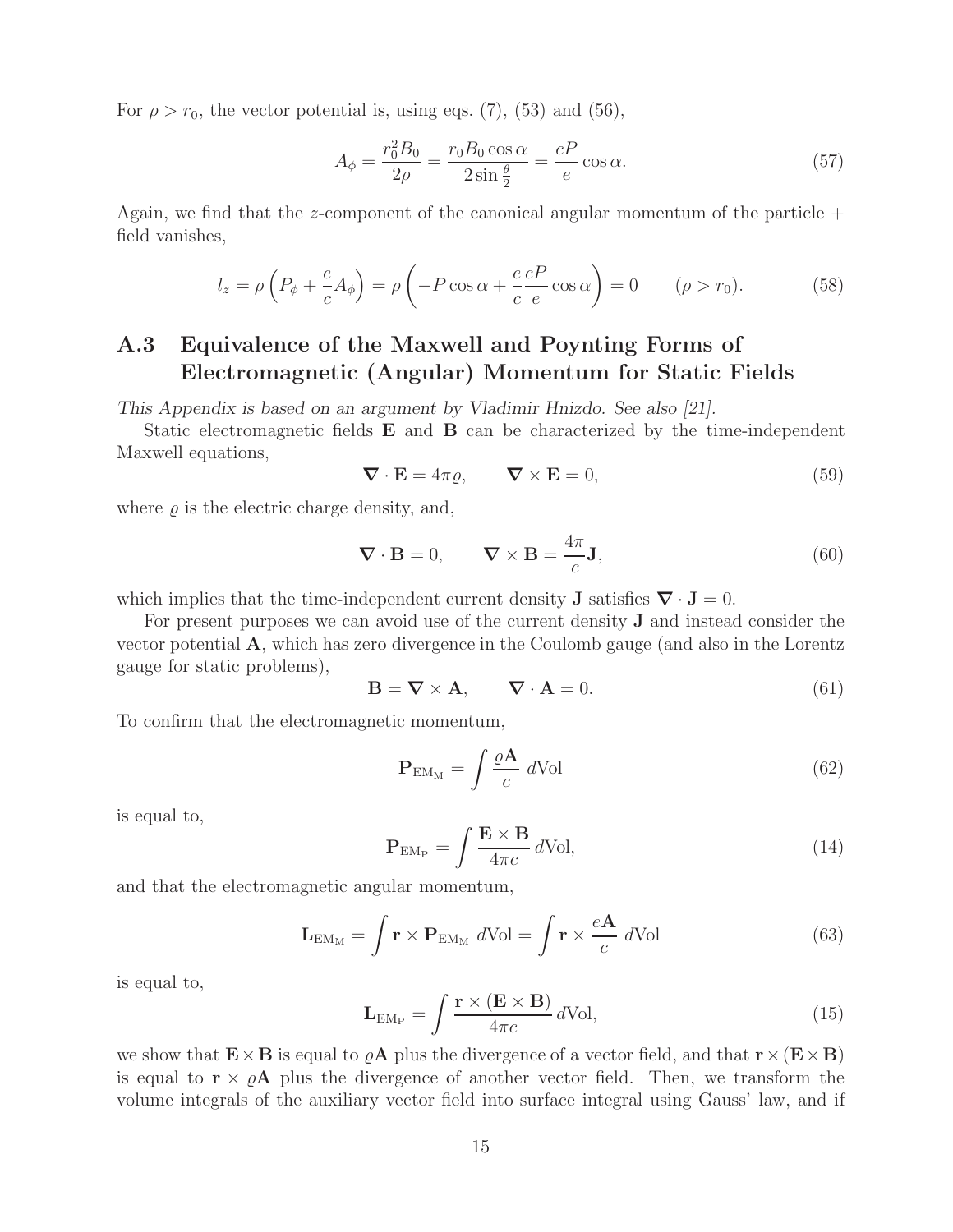the auxiliary field fall off sufficiently quickly with distance the equivalence of the various forms of electromagnetic momenta is established.

Also, we are cautioned that the equivalence may not hold in idealizations such as an infinite solenoid, in which the field does not fall off rapidly in all directions.

In addition to well-known vector calculus relations, it is useful to define a combined operation,

$$
\nabla \cdot \mathbf{a} \mathbf{b} \equiv (\nabla \cdot \mathbf{a}) \mathbf{b} + (\mathbf{a} \cdot \nabla) \mathbf{b} = (\nabla \cdot b_x \mathbf{a}) \hat{\mathbf{x}} + (\nabla \cdot b_y \mathbf{a}) \hat{\mathbf{y}} + (\nabla \cdot b_z \mathbf{a}) \hat{\mathbf{z}}.
$$
 (64)

Then,

$$
\mathbf{E} \times \mathbf{B} = \mathbf{E} \times (\nabla \times \mathbf{A}) = \nabla (\mathbf{A} \cdot \mathbf{E}) - (\mathbf{A} \cdot \nabla)\mathbf{E} - (\mathbf{E} \cdot \nabla)\mathbf{A} - \mathbf{A} \times (\nabla \times \mathbf{E})
$$
  
= (\nabla \cdot \mathbf{E})\mathbf{A} + \nabla (\mathbf{A} \cdot \mathbf{E}) - [(\nabla \cdot \mathbf{E})\mathbf{A} + (\mathbf{A} \cdot \nabla)\mathbf{E}] - [(\nabla \cdot \mathbf{A})\mathbf{E} + (\mathbf{E} \cdot \nabla)\mathbf{A}]  
= 4\pi \varrho \mathbf{A} + \nabla (\mathbf{A} \cdot \mathbf{E}) - \nabla \cdot \mathbf{E} \mathbf{A} - \nabla \cdot \mathbf{A} \mathbf{E}, (65)

so that,

$$
\mathbf{P}_{EM_P} = \int \frac{\mathbf{E} \times \mathbf{B}}{4\pi c} d\text{Vol}
$$
  
= 
$$
\int \frac{\rho \mathbf{A}}{c} d\text{Vol} + \oint (\mathbf{A} \cdot \mathbf{E}) d\text{Area} - \oint \mathbf{E} (\mathbf{A} \cdot d\text{Area}) - \oint \mathbf{A} (\mathbf{E} \cdot d\text{Area})
$$
  
= 
$$
\int \frac{\rho \mathbf{A}}{c} d\text{Vol} = \mathbf{P}_{EM_M}.
$$
 (66)

The surface integrals in eq. (66) are negligible when the charges and currents that create the electric field **E** and the vector potential **A** lie within a finite volume that is small compared to the volume of integration, and when radiation can be neglected.

We now evaluate eq. (15) by taking the cross product of eq. (65) with **r** and further transforming the various terms. Thus,

$$
\mathbf{r} \times \nabla (\mathbf{A} \cdot \mathbf{E}) = -\nabla \times (\mathbf{A} \cdot \mathbf{E}) \mathbf{r} + \nabla (\mathbf{A} \cdot \mathbf{E}) \nabla \times \mathbf{r} = -\nabla \times (\mathbf{A} \cdot \mathbf{E}) \mathbf{r}.
$$
 (67)

Now,

$$
[\mathbf{r} \times \nabla \cdot \mathbf{E} \mathbf{A}]_x = y \nabla \cdot (A_z \mathbf{E}) - z \nabla \cdot (A_y \mathbf{E})
$$
  
\n
$$
= \nabla \cdot (y A_z \mathbf{E}) - A_z \mathbf{E} \cdot \nabla y - \nabla \cdot (z A_y \mathbf{E}) + A_y \mathbf{E} \cdot \nabla z
$$
  
\n
$$
= A_y E_z - A_z E_y + \nabla \cdot (y A_z \mathbf{E}) - \nabla \cdot (z A_y \mathbf{E})
$$
  
\n
$$
= [\mathbf{A} \times \mathbf{E}]_x + \nabla \cdot ([\mathbf{r} \times \mathbf{A}]_x \mathbf{E}), \qquad (68)
$$

so,

$$
[\mathbf{r} \times \nabla \cdot \mathbf{A} \mathbf{E}]_x = [\mathbf{E} \times \mathbf{A}]_x + \nabla \cdot ([\mathbf{r} \times \mathbf{E}]_x \mathbf{A}), \tag{69}
$$

and,

$$
[\mathbf{r} \times \nabla \cdot \mathbf{E} \mathbf{A}]_x + [\mathbf{r} \times \nabla \cdot \mathbf{A} \mathbf{E}]_x = \nabla \cdot ([\mathbf{r} \times \mathbf{A}]_x \mathbf{E}) + \nabla \cdot ([\mathbf{r} \times \mathbf{E}]_x \mathbf{A}).
$$
 (70)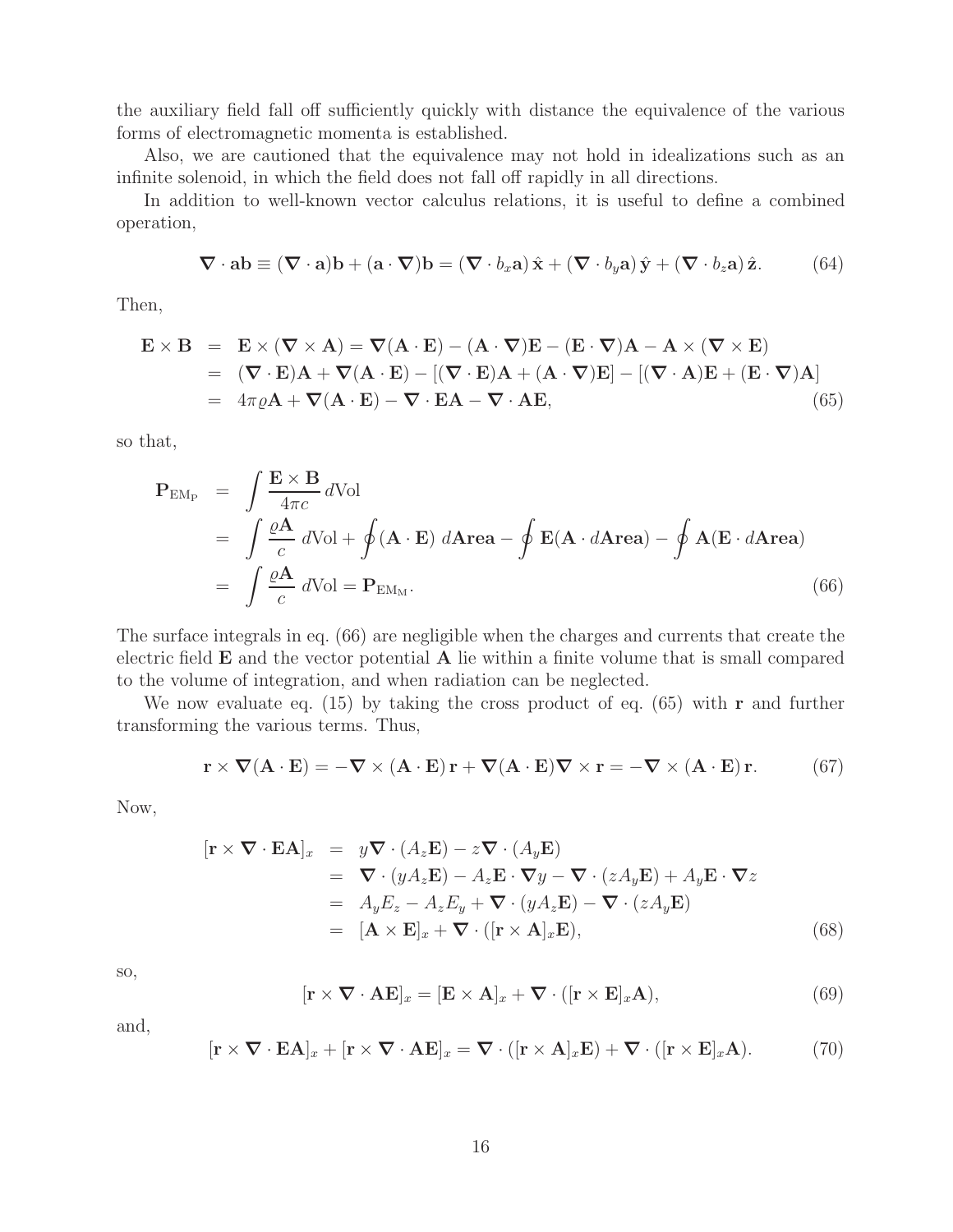Hence,

$$
\mathbf{L}_{EM_{P}} = \int \frac{\mathbf{r} \times (\mathbf{E} \times \mathbf{B})}{4\pi c} dVol
$$
\n
$$
= \int \mathbf{r} \times \frac{\rho \mathbf{A}}{c} dVol - \oint (\mathbf{A} \cdot \mathbf{E}) d\mathbf{A} \mathbf{r} \mathbf{e} \times \mathbf{r} - \oint \mathbf{r} \times \mathbf{E} (\mathbf{A} \cdot d\mathbf{A} \mathbf{r} \mathbf{e} \mathbf{a}) - \oint \mathbf{r} \times \mathbf{A} (\mathbf{E} \cdot d\mathbf{A} \mathbf{r} \mathbf{e} \mathbf{a})
$$
\n
$$
= \int \mathbf{r} \times \frac{\rho \mathbf{A}}{c} dVol = \mathbf{L}_{EM_{M}}.
$$
\n(71)

The arguments of the surface integrals in eq. (71) vanish less quickly with distance than those in eq. (66), so in some cases (such as McKenna's example) with sources of infinite extent we may find that  $P_{EM_P} = P_{EM_M}$  but  $L_{EM_P} \neq L_{EM_M}$ .

The equivalence of  $P_{EM_P}$  and  $P_{EM_M}$  extends to nonstatic systems in which the currents *do not satisfy ∇* · **J** = 0*, so long as the velocities of all charges are low and radiation can be neglected [22, 23].*

# **References**

- [1] R.P. McKenna, *Case of the Paradoxical Invention*, Analog **75**, No. 1, 14 (1965), http://kirkmcd.princeton.edu/examples/EM/mckenna\_analog\_75\_1\_14\_65.pdf
- [2] K.T. McDonald, *Electromagnetic Field Angular Momentum of a Charge at Rest in a Uniform Magnetic Field* (Dec. 21, 2014), http://kirkmcd.princeton.edu/examples/lfield.pdf
- [3] R.H. Romer, *Angular Momentum in Static Electromagnetic Fields*, Am. J. Phys. **34**, 772 (1966), http://kirkmcd.princeton.edu/examples/EM/romer\_ajp\_34\_772\_66.pdf
- [4] R.H. Romer, *Electromagnetic Angular Momentum*, Am. J. Phys. **35**, 445 (1967), http://kirkmcd.princeton.edu/examples/EM/romer\_ajp\_35\_445\_67.pdf
- [5] W.H. Furry, *Examples of Momentum Distributions in the Electromagnetic Field and in Matter*, Am. J. Phys. **37**, 621 (1969), http://kirkmcd.princeton.edu/examples/EM/furry\_ajp\_37\_621\_69.pdf
- [6] F.B. Johnson, B.L. Cragin and R.R. Hodges, *Electromagnetic momentum density and the Poynting vector in static fields*, Am. J. Phys. **62**, 33 (1994), http://kirkmcd.princeton.edu/examples/EM/johnson\_ajp\_62\_33\_94.pdf
- [7] L.D. Landau and E.M. Lifshitz, *The Classical Theory of Fields*, 4th ed. (Butterworth-Heinemann, 1975), sec. 16, http://kirkmcd.princeton.edu/examples/EM/landau\_ctf\_71.pdf
- [8] M. Faraday, *Experimental Researches in Electricity*, Phil. Trans. Roy. Soc. London **122**, 125 (1832), kirkmcd.princeton.edu/examples/EM/faraday\_ptrsl\_122\_163\_32.pdf
- [9] M. Faraday, *Experimental Researches in Electricity.—Thirteenth Series*, Phil. Trans. Roy. Soc. London **128**, 125 (1838), http://kirkmcd.princeton.edu/examples/EM/faraday\_ptrsl\_128\_125\_38.pdf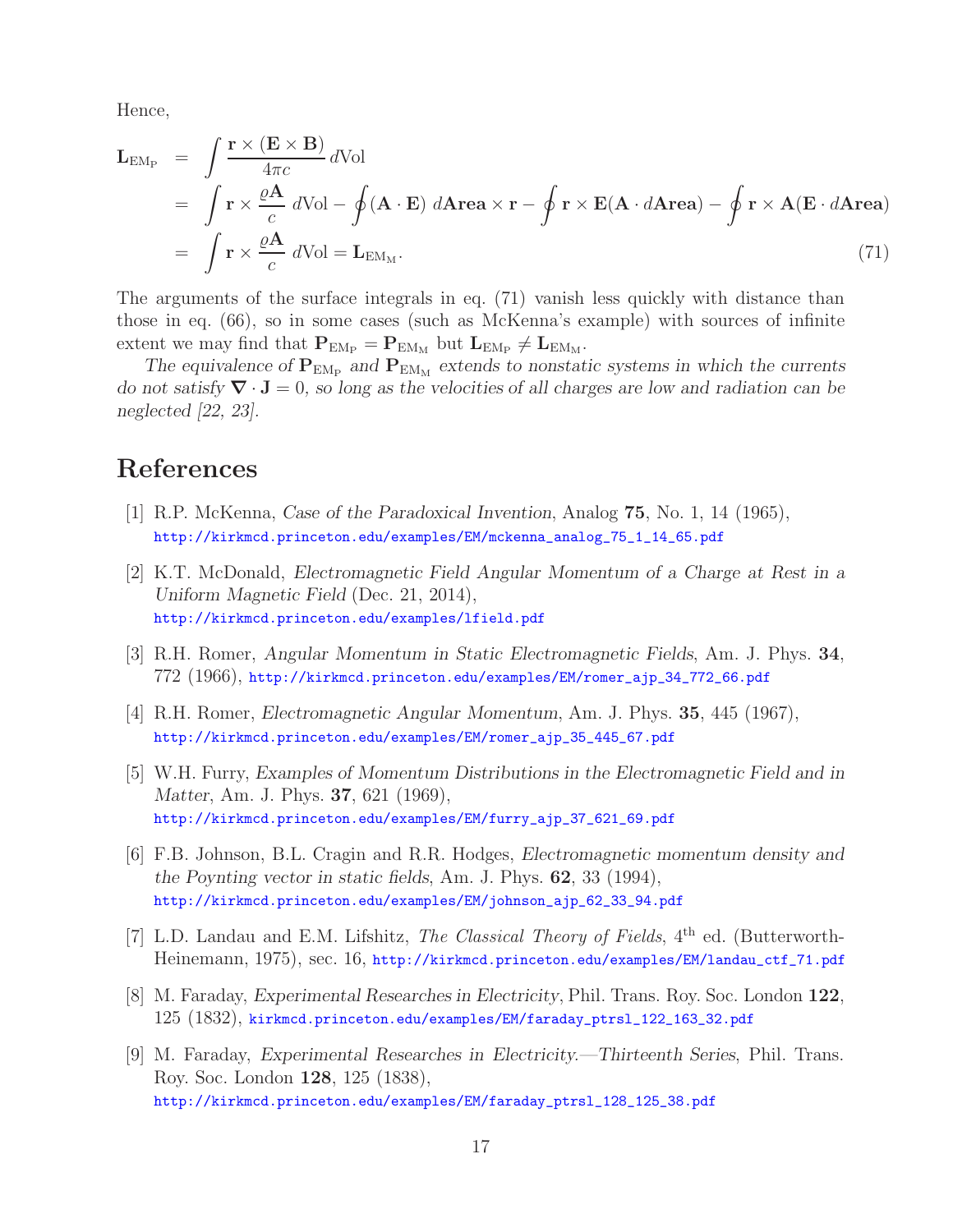- [10] M. Faraday, *Experimental Researches in Electricity.—Fourteenth Series*, Phil. Trans. Roy. Soc. London **128**, 265 (1838), http://kirkmcd.princeton.edu/examples/EM/faraday\_ptrsl\_128\_265\_38.pdf
- [11] M. Faraday, *On the Physical Character of the Lines of Magnetic Force*, Phil. Mag. **3**, 401 (1852), kirkmcd.princeton.edu/examples/EM/faraday\_pm\_3\_401\_52.pdf
- [12] Secs. 22-24 and 57 of J.C. Maxwell, *A Dynamical Theory of the Electromagnetic Field*, Phil. Trans. Roy. Soc. London **155**, 459 (1865), http://kirkmcd.princeton.edu/examples/EM/maxwell\_ptrsl\_155\_459\_65.pdf
- [13] See, for example, prob. 11 of K.T. McDonald, *Ph501 Problem Set 3*, http://kirkmcd.princeton.edu/examples/ph501set3.pdf
- [14] J.H. Poynting, *On the Transfer of Energy in the Electromagnetic Field*, Phil. Trans. Roy. Soc. London **175**, 343 (1884), http://kirkmcd.princeton.edu/examples/EM/poynting\_ptrsl\_175\_343\_84.pdf
- [15] H. Poincar´e, *La Th´eorie de Lorentz et la Principe de R´eaction*, Arch. Neer. **5**, 252 (1900), http://kirkmcd.princeton.edu/examples/EM/poincare\_an\_5\_252\_00.pdf Translation: *The Theory of Lorentz and the Principle of Reaction*, http://kirkmcd.princeton.edu/examples/EM/poincare\_an\_5\_252\_00\_english.pdf
- [16] H.B. Dwight, *Tables of Integrals and Other Mathematical Data*, 4<sup>th</sup> ed. (Macmillan, 1961), http://kirkmcd.princeton.edu/examples/EM/dwight\_57.pdf
- [17] J.J. Thomson, *Electricity and Matter* (Constable, London, 1907), pp. 29-35, http://kirkmcd.princeton.edu/examples/EM/thomson\_electricity\_matter\_07.pdf *Elements of the Mathematical Theory of Electricity and Magnetism*, 5th ed. (Cambridge U. Press, 1921), pp. 387-406, http://kirkmcd.princeton.edu/examples/EM/thomson\_electricity\_magnetism\_21.pdf
- [18] I. Adawi, *Thomson's monopoles*, Am. J. Phys. **44**, 762 (1976), http://kirkmcd.princeton.edu/examples/EM/adawi\_ajp\_44\_762\_76.pdf
- [19] K.R. Brownstein, *Angular momentum of a charge-monopole pair*, Am. J. Phys. **57**, 420 (1989), http://kirkmcd.princeton.edu/examples/EM/brownstein\_ajp\_57\_420\_89.pdf
- [20] K.T. McDonald, *A Neutrino Horn Based on a Solenoid Lens* (Dec. 1, 2003), http://kirkmcd.princeton.edu/examples/solenoid\_lens.pdf
- [21] K.T. McDonald, *Four Expressions for Electromagnetic Field Momentum* (Apr. 10, 2006), http://kirkmcd.princeton.edu/examples/pem\_forms.pdf
- [22] E.J. Konopinski, *What the electromagnetic vector potential describes*, Am. J. Phys. **46**, 499 (1978), http://kirkmcd.princeton.edu/examples/EM/konopinski\_ajp\_46\_499\_78.pdf